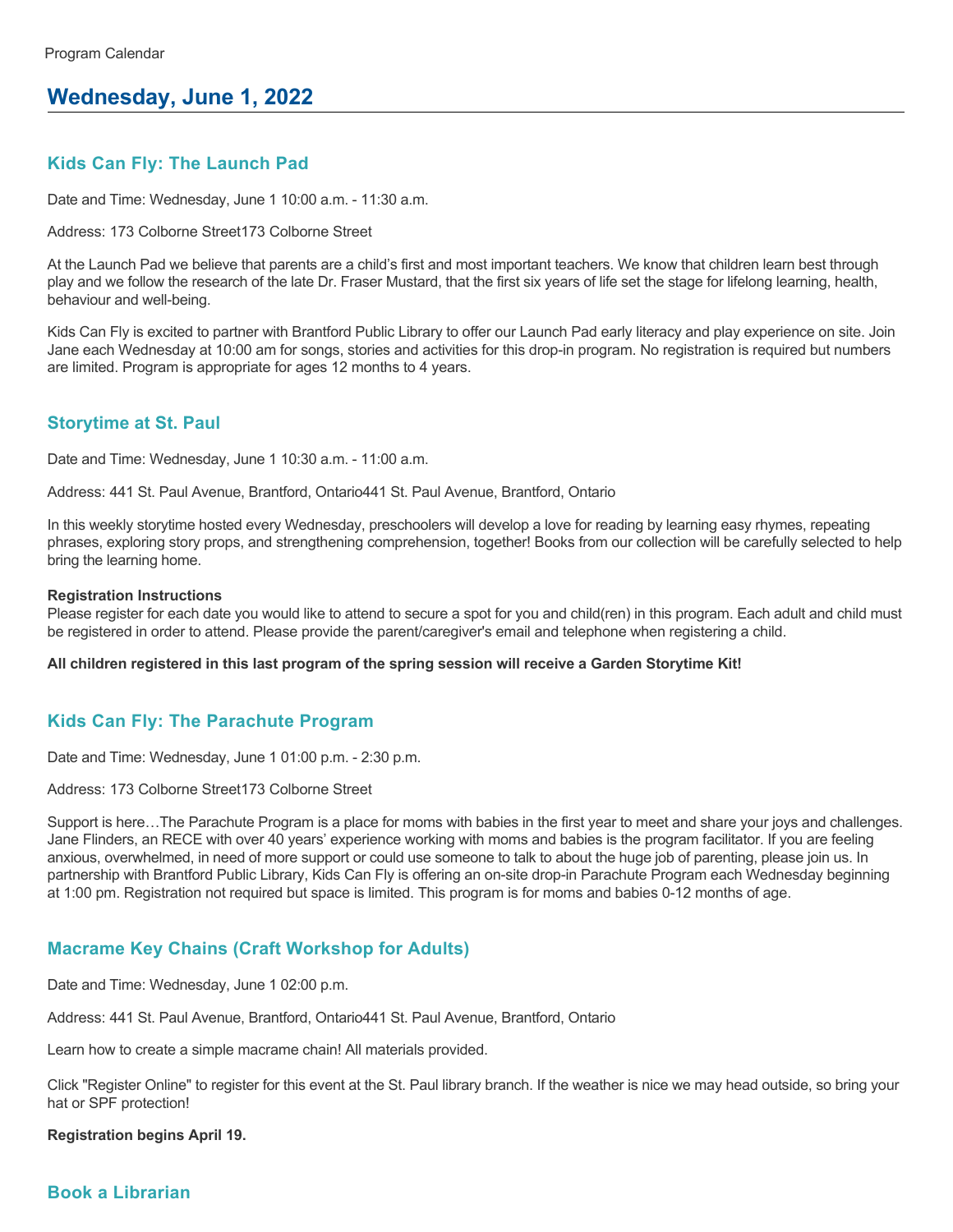Date and Time: Wednesday, June 1 05:00 p.m. - 6:00 p.m.

Address: 173 Colborne Street173 Colborne Street

Our Book a Librarian program provides you with one-hour of one-on-one help from Library staff. During this session, our staff can help you with:

- Using the Internet
- Using online databases
- Accessing our digital collection and online tools
- Searching and using our online catalogue
- Finding books
- Research tips
- Family history research

One-on-one sessions will be held at our Main Branch.

Note: Library staff are unable to assist with troubleshooting personal computers/laptops, installing software, typing documents and forms and online purchases.

# **Thursday, June 2, 2022**

### **Preschool Stars Storytime**

Date and Time: Thursday, June 2 10:30 a.m. - 11:00 a.m.

Address: 173 Colborne Street173 Colborne Street

In this weekly storytime hosted every Thursday, preschoolers will develop a love for reading by learning easy rhymes, repeating phrases, exploring story props, and strengthening comprehension, together! Books from our collection will be carefully selected to help bring the learning home.

#### **Registration Instructions**

Please register for each date you would like to attend to secure a spot for you and child(ren) in this program. Each adult and child must be registered in order to attend. Please provide the parent/caregiver's email and telephone when registering a child.

**All children registered in this last program of the spring session will receive a Garden Storytime Kit!**

### **Come Play! - EarlyOn**

Date and Time: Thursday, June 2 01:30 p.m. - 3:30 p.m.

Address: 173173

Come play with us as we learn and explore through art, music, physical movement and sensory play to build imagination, language, social relationships, growth and development.

All babies and children from birth to age six and their parents/caregivers are welcome to join us at the Main Branch for a free play and inquiry-based program.

Fun activities will include messy art, storytelling, and a group song circle. We might get messy and we might get loud, but we will always have fun!

This is a drop-in program. No registration is required.

### **A Place To Be**

Date and Time: Thursday, June 2 02:00 p.m. - 3:00 p.m.

Address: 173 Colborne Street173 Colborne Street

Please join us on the 2nd floor open area at the Main Branch every Thursday from 2:00 p.m. - 3:30 p.m. for pleasant conversation, snacks, and coffee. **[Belonging Brant](https://www.facebook.com/BelongingBrant/)** is proud to host this community drop-in space where you can come and make it what you wish.

For the first time, we have a special community member hosting an art space during A Place to Be! Come out to use free art supplies and get creative with us.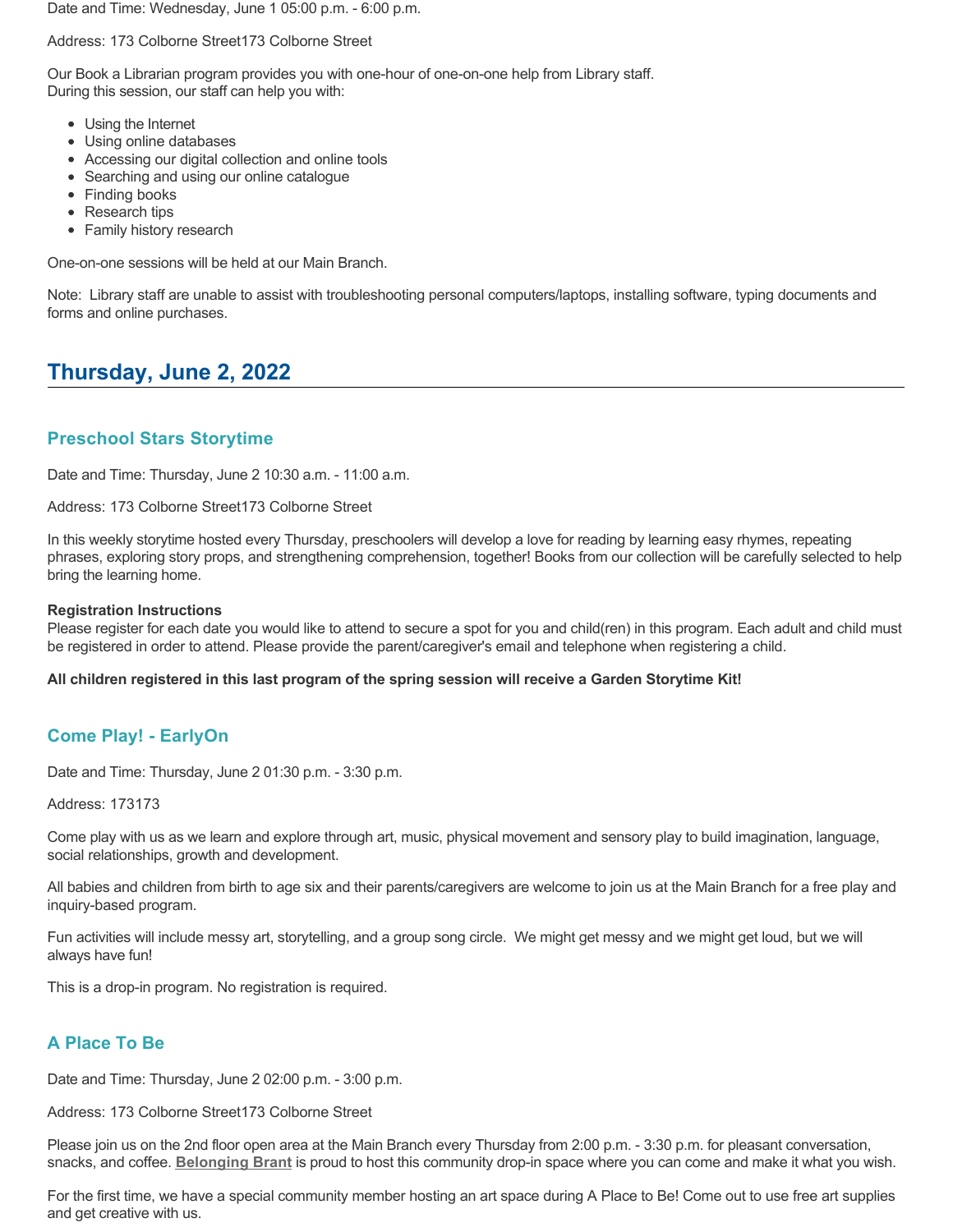### **Book a Librarian**

Date and Time: Thursday, June 2 02:00 p.m. - 3:00 p.m.

Address: 173 Colborne Street173 Colborne Street

Our Book a Librarian program provides you with one-hour of one-on-one help from Library staff. During this session, our staff can help you with:

- Using the Internet
- Using online databases
- Accessing our digital collection and online tools
- Searching and using our online catalogue
- Finding books
- Research tips
- Family history research

One-on-one sessions will be held at our Main Branch.

Note: Library staff are unable to assist with troubleshooting personal computers/laptops, installing software, typing documents and forms and online purchases.

### **St. Paul Crafter's Circle**

Date and Time: Thursday, June 2 06:00 p.m. - 7:30 p.m.

Address: 441 St. Paul Avenue441 St. Paul Avenue

Calling all crafters! We meet on the first and third Thursdays of the month. Drop-in and chat with other crafting enthusiasts while working on your own knitting, crocheting, or other portable projects. No registration required.

# **Friday, June 3, 2022**

#### **Book a Librarian**

Date and Time: Friday, June 3 10:00 a.m. - 11:00 a.m.

Address: 173 Colborne Street173 Colborne Street

Our Book a Librarian program provides you with one-hour of one-on-one help from Library staff. During this session, our staff can help you with:

- Using the Internet
- Using online databases
- Accessing our digital collection and online tools
- Searching and using our online catalogue
- Finding books
- Research tips
- Family history research

One-on-one sessions will be held at our Main Branch.

Note: Library staff are unable to assist with troubleshooting personal computers/laptops, installing software, typing documents and forms and online purchases.

### **Yoga In the Library**

Date and Time: Friday, June 3 11:00 a.m. - 12:00 p.m.

Address: 441 St. Paul Avenue441 St. Paul Avenue

Wind down the week with a session of yoga at the St. Paul library!

Drop in to join Catherine Labrecque-Rowntree ([Sacred Spaces](https://www.sacredspacesbrantford.ca/)) in exploring that day's choice of gentle yoga, chair yoga, or even yoga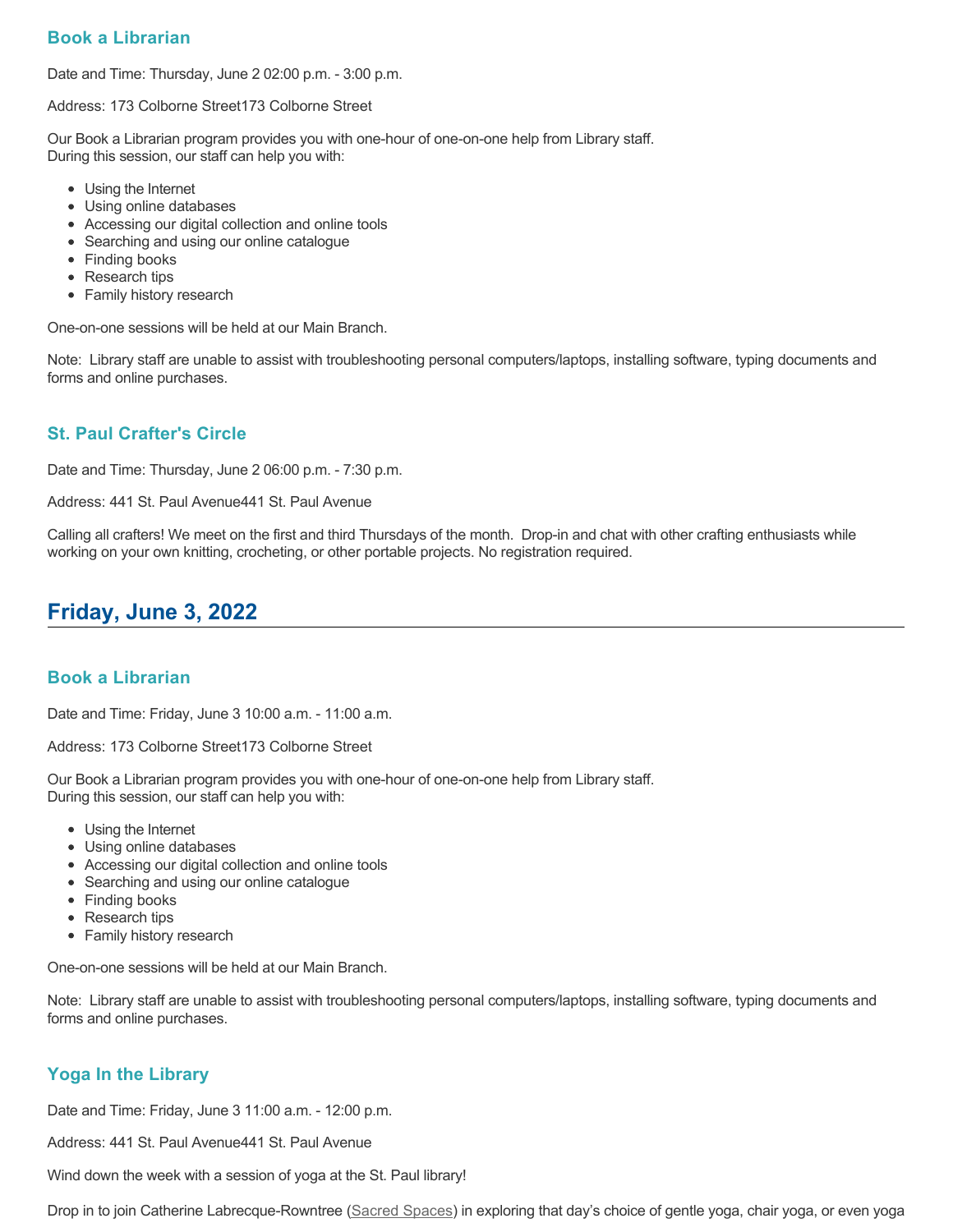out by the garden if the weather is nice. If you have them, come prepared with your own mat and SPF protection.

### **Community Connections**

Date and Time: Friday, June 3 02:00 p.m. - 4:00 p.m.

Address: 173 Colborne Street173 Colborne Street

Join us for a weekly adult drop-in program every Friday afternoon at the Main branch from 2:00 - 4:00 p.m. designed to link people to community resources and provide a helping hand.

Community organizations will attend when available. There will be coffee, snacks, and conversation.

# **Saturday, June 4, 2022**

### **Summer Read On Tutoring Registration**

Date and Time: Saturday, June 4 09:30 a.m.

Address: 173, Colborne Street and 441 St. Paul Avenue173, Colborne Street and 441 St. Paul Avenue

#### **Registration opens Saturday, June 4, 2022 at 9:30 a.m. through links listed below**

Boost your child's literacy, math and French skills with our free Summer Read-On Tutoring program.

Our Summer Read-On Tutoring program is for children entering grades 2 to 6 in the upcoming September. Online registration opens 9:30 a.m. on Saturday, June 4.

Children are paired with trained tutors for two weeks of daily personalized one-on-one tutoring sessions. There are four blocks of sessions to choose from. Sessions at the Main Branch will run from Monday to Friday and sessions at the St. Paul Branch will run from Tuesday to Saturday.

Two-week session blocks to choose from run from (click a link to go to specific registration page):

1)  $July 4 - 16$  $2)$  July  $18 - 30$ 3) August 2 - 13 (no session Monday, August 1) 4) [August 15 – 27](https://www.eventbrite.ca/e/read-on-summer-tutoring-2022-session-4-august-15-27-tickets-354627369007)

#### **Program notes:**

- All tutors have had considerable experience in working directly with children and receive intensive training before the program begins. Please note, however, this program is not designed (nor are the tutors qualified) to teach children who have been classified with special needs.
- at this time we are only allowing one session per child. Please do not register your child(ren) for more than one session or all of their registered sessions will be removed.
- Absence Policy: If your child is absent for 2+ consecutive days, they will be removed from the program.

### **Book a Librarian**

Date and Time: Saturday, June 4 10:00 a.m. - 11:00 a.m.

Address: 173 Colborne Street173 Colborne Street

- Using the Internet
- Using online databases
- Accessing our digital collection and online tools
- Searching and using our online catalogue
- Finding books
- Research tips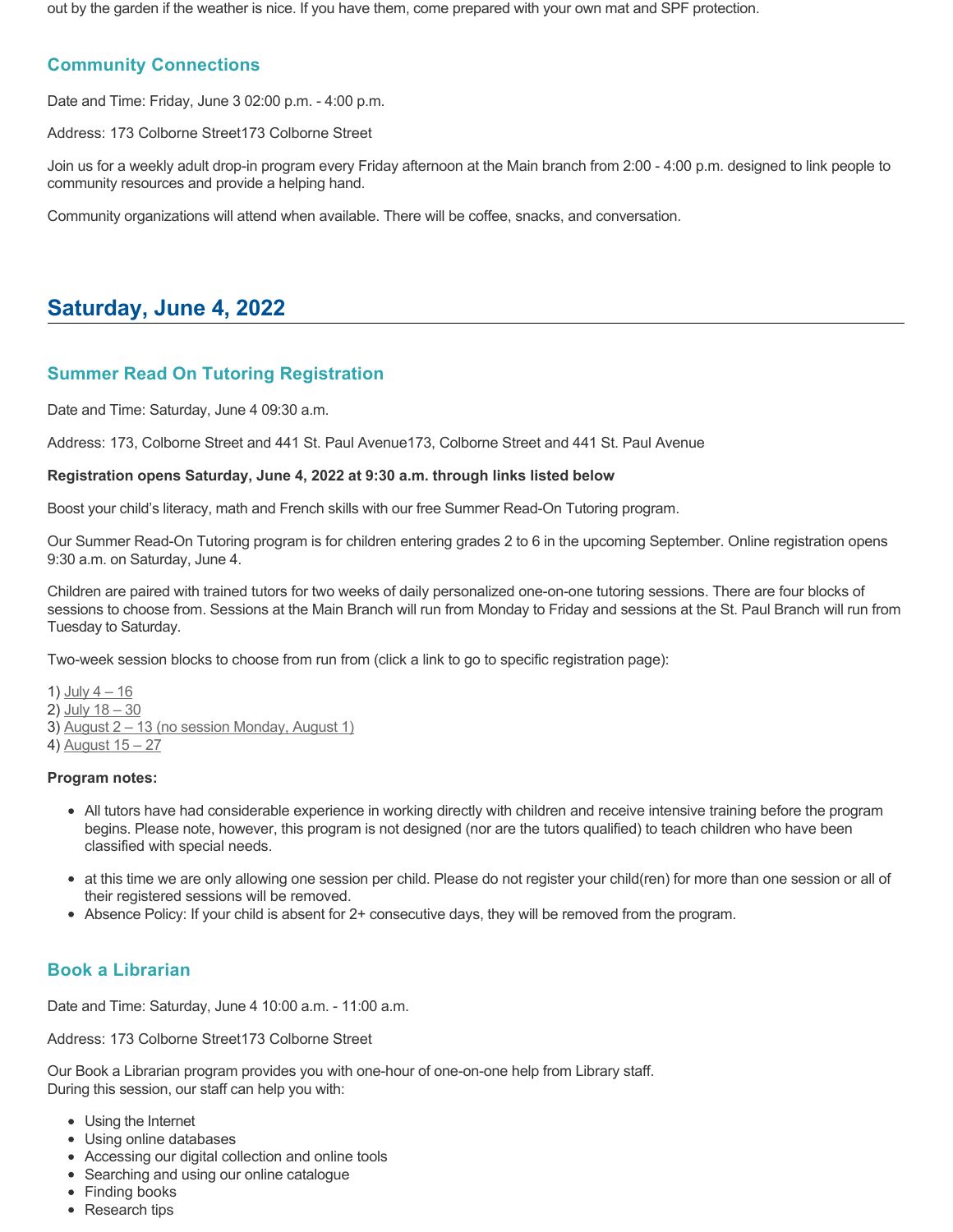• Family history research

One-on-one sessions will be held at our Main Branch.

Note: Library staff are unable to assist with troubleshooting personal computers/laptops, installing software, typing documents and forms and online purchases.

# **Monday, June 6, 2022**

#### **Virtual Storytime - Preschool Stars**

Date and Time: Monday, June 6 12:05 a.m.

Address: onlineonline

Join us for stories, games, and early literacy activities to keep your preschooler learning and engaged.

This event will be available as a pre-recorded video. Check out the [Home Based Activities page](https://www.brantfordlibrary.ca/en/whats-happening/home-based-activities.aspx) for a link to the video. More videos from the Library are available on the [Library's YouTube Channel](https://www.youtube.com/channel/UCgB9YZwbhK6j8RpKnBv4oRw).

### **Scientists in School presents Ride n' Roll with Science!**

Date and Time: Monday, June 6 10:00 a.m. - 11:00 a.m.

Address: 173 Colborne Street & Online173 Colborne Street & Online

If you love science, this virtual workshop presented by Scientists in School is the perfect way to spend the June 6 PA Day. Kids ages 6- 12 are invited to participate in this fun, hands-on virtual STEM workshop.

Discover the actions and reactions of bumper cars. Explore the forces at work when you spin. Create a zipline while investigating gravity. Design a roller coaster to meet a challenge. It's all about the physics of riding 'n' rolling!

Please register to reserve your science bag, then pick up it from Main between the dates of June 1-6. You can decide whether you would like to view the virtual workshop from your home or at the Main library in the Programming Room.

#### **Registration begins April 19.**

### **Scientists in School presents Science Meets Art!**

Date and Time: Monday, June 6 02:00 p.m. - 3:00 p.m.

Address: 173 Colborne Street and Online173 Colborne Street and Online

If you love science, this virtual workshop presented by Scientists in School is the perfect way to spend the June 6 PA Day. Kids ages 6- 12 are invited to participate in this fun, hands-on virtual STEM workshop.

Discover what happens when science meets art! Explore perception as you use shadows, colour, motion, and light to create art from science. You'll make a puppet, a spinning top and a kaleidoscope, as well as design your own galaxy. "The greatest scientists are always artists as well!" (Albert Einstein)

Please register to reserve your science bag, then pick up it from Main between the dates of June 1-6. You can decide whether you would like to view the virtual workshop from your home or at the Main library in the Programming Room.

**Registration begins April 19.**

## **Tuesday, June 7, 2022**

### **Expectant and New Mothers Network**

Date and Time: Tuesday, June 7 10:00 a.m. - 12:00 p.m.

Address: 173 Colborne Street173 Colborne Street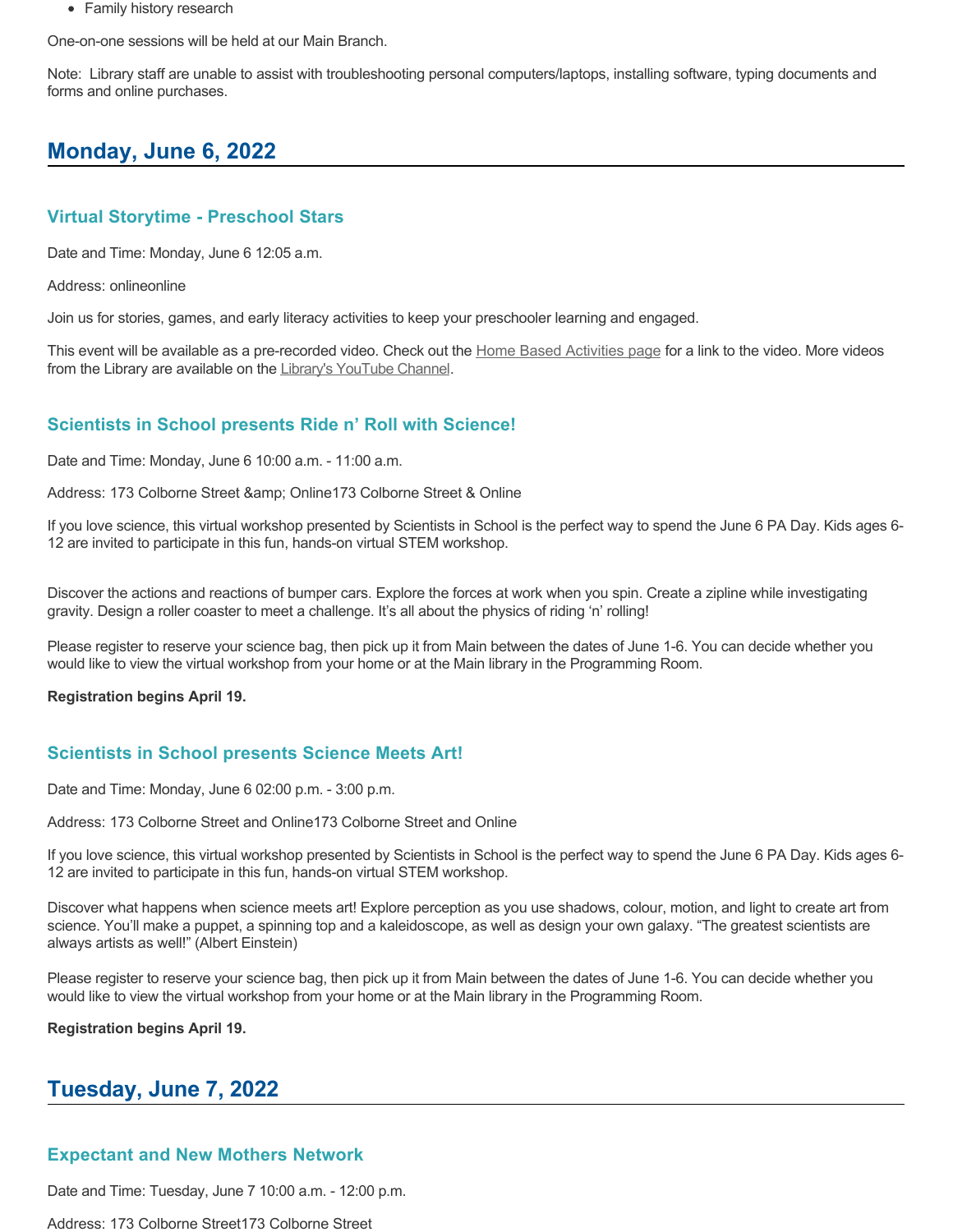For new and expecting mothers to come together to share their experiences, learn about healthy pregnancy, birth, recovery and child development from 0-2.

If you have any questions, contact Jocelyn at 519-209-3462 or email cpnp@niwasa.ca

### **Book a Librarian**

Date and Time: Tuesday, June 7 05:00 p.m. - 6:00 p.m.

Address: 173 Colborne Street173 Colborne Street

Our Book a Librarian program provides you with one-hour of one-on-one help from Library staff. During this session, our staff can help you with:

- Using the Internet
- Using online databases
- Accessing our digital collection and online tools
- Searching and using our online catalogue
- Finding books
- Research tips
- Family history research

One-on-one sessions will be held at our Main Branch.

Note: Library staff are unable to assist with troubleshooting personal computers/laptops, installing software, typing documents and forms and online purchases.

## **Wednesday, June 8, 2022**

### **Kids Can Fly: The Launch Pad**

Date and Time: Wednesday, June 8 10:00 a.m. - 11:30 a.m.

Address: 173 Colborne Street173 Colborne Street

At the Launch Pad we believe that parents are a child's first and most important teachers. We know that children learn best through play and we follow the research of the late Dr. Fraser Mustard, that the first six years of life set the stage for lifelong learning, health, behaviour and well-being.

Kids Can Fly is excited to partner with Brantford Public Library to offer our Launch Pad early literacy and play experience on site. Join Jane each Wednesday at 10:00 am for songs, stories and activities for this drop-in program. No registration is required but numbers are limited. Program is appropriate for ages 12 months to 4 years.

### **Kids Can Fly: The Parachute Program**

Date and Time: Wednesday, June 8 01:00 p.m. - 2:30 p.m.

Address: 173 Colborne Street173 Colborne Street

Support is here…The Parachute Program is a place for moms with babies in the first year to meet and share your joys and challenges. Jane Flinders, an RECE with over 40 years' experience working with moms and babies is the program facilitator. If you are feeling anxious, overwhelmed, in need of more support or could use someone to talk to about the huge job of parenting, please join us. In partnership with Brantford Public Library, Kids Can Fly is offering an on-site drop-in Parachute Program each Wednesday beginning at 1:00 pm. Registration not required but space is limited. This program is for moms and babies 0-12 months of age.

### **Raising Youth Voices Kick-Off Event**

Date and Time: Wednesday, June 8 05:00 p.m. - 7:00 p.m.

Address: 173 Colborne Street173 Colborne Street

What do you want to see more of in the community? What changes do we need? What makes us feel heard?

Come to the Raising Youth Voices Kick-Off to find out how you can make a difference in your community. Dinner will be provided. For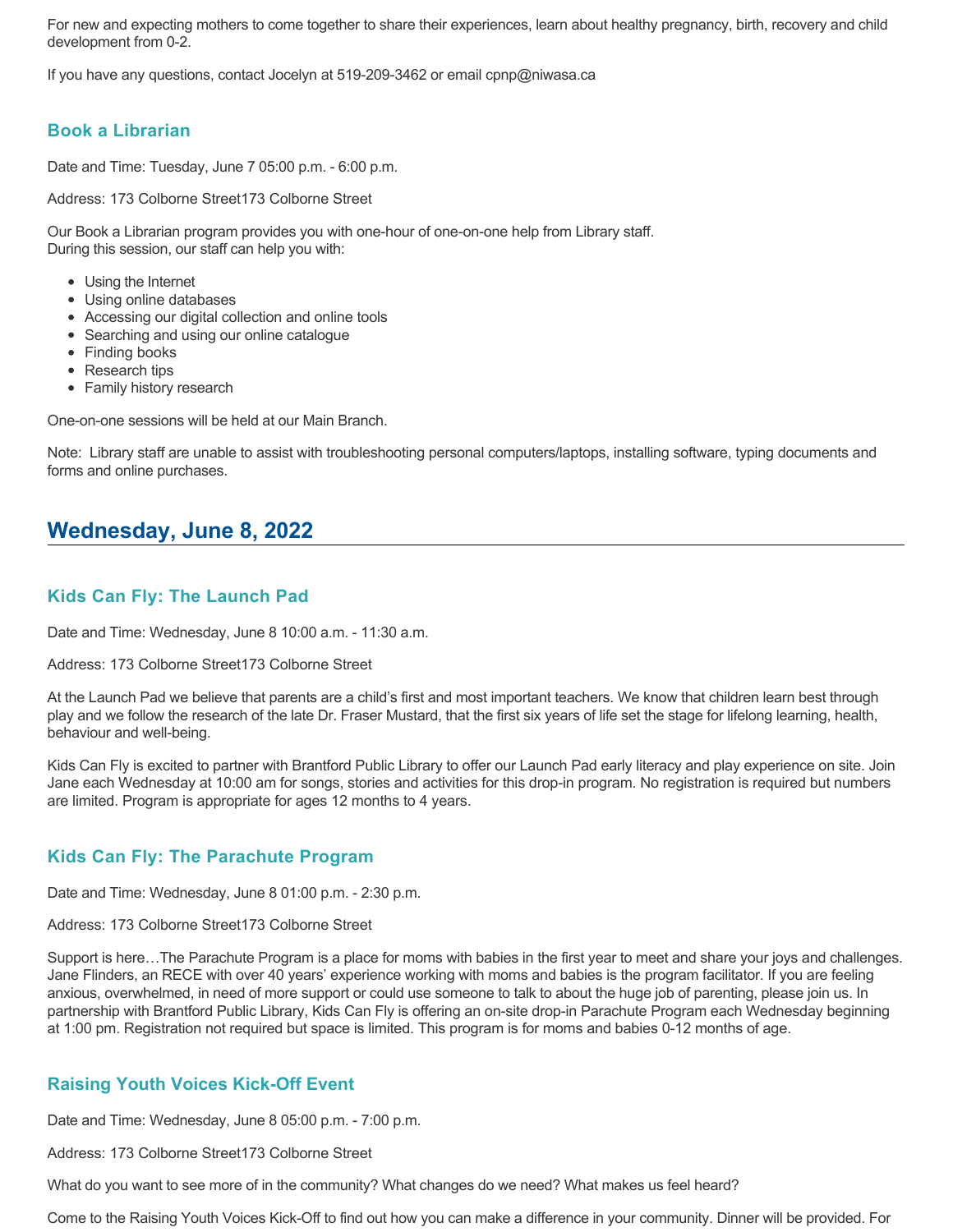ages 14-29.

Register online at<https://www.eventbrite.ca/e/raising-youth-voices-kick-off-event-tickets-314584439527?aff=ebdssbeac>

#### **Book a Librarian**

Date and Time: Wednesday, June 8 05:00 p.m. - 6:00 p.m.

Address: 173 Colborne Street173 Colborne Street

Our Book a Librarian program provides you with one-hour of one-on-one help from Library staff. During this session, our staff can help you with:

- Using the Internet
- Using online databases
- Accessing our digital collection and online tools
- Searching and using our online catalogue
- Finding books
- Research tips
- Family history research

One-on-one sessions will be held at our Main Branch.

Note: Library staff are unable to assist with troubleshooting personal computers/laptops, installing software, typing documents and forms and online purchases.

## **Thursday, June 9, 2022**

### **Come Play! - EarlyOn**

Date and Time: Thursday, June 9 01:30 p.m. - 3:30 p.m.

Address: 173173

Come play with us as we learn and explore through art, music, physical movement and sensory play to build imagination, language, social relationships, growth and development.

All babies and children from birth to age six and their parents/caregivers are welcome to join us at the Main Branch for a free play and inquiry-based program.

Fun activities will include messy art, storytelling, and a group song circle. We might get messy and we might get loud, but we will always have fun!

This is a drop-in program. No registration is required.

### **A Place To Be**

Date and Time: Thursday, June 9 02:00 p.m. - 3:00 p.m.

Address: 173 Colborne Street173 Colborne Street

Please join us on the 2nd floor open area at the Main Branch every Thursday from 2:00 p.m. - 3:30 p.m. for pleasant conversation, snacks, and coffee. **[Belonging Brant](https://www.facebook.com/BelongingBrant/)** is proud to host this community drop-in space where you can come and make it what you wish.

For the first time, we have a special community member hosting an art space during A Place to Be! Come out to use free art supplies and get creative with us.

## **Book a Librarian**

Date and Time: Thursday, June 9 02:00 p.m. - 3:00 p.m.

Address: 173 Colborne Street173 Colborne Street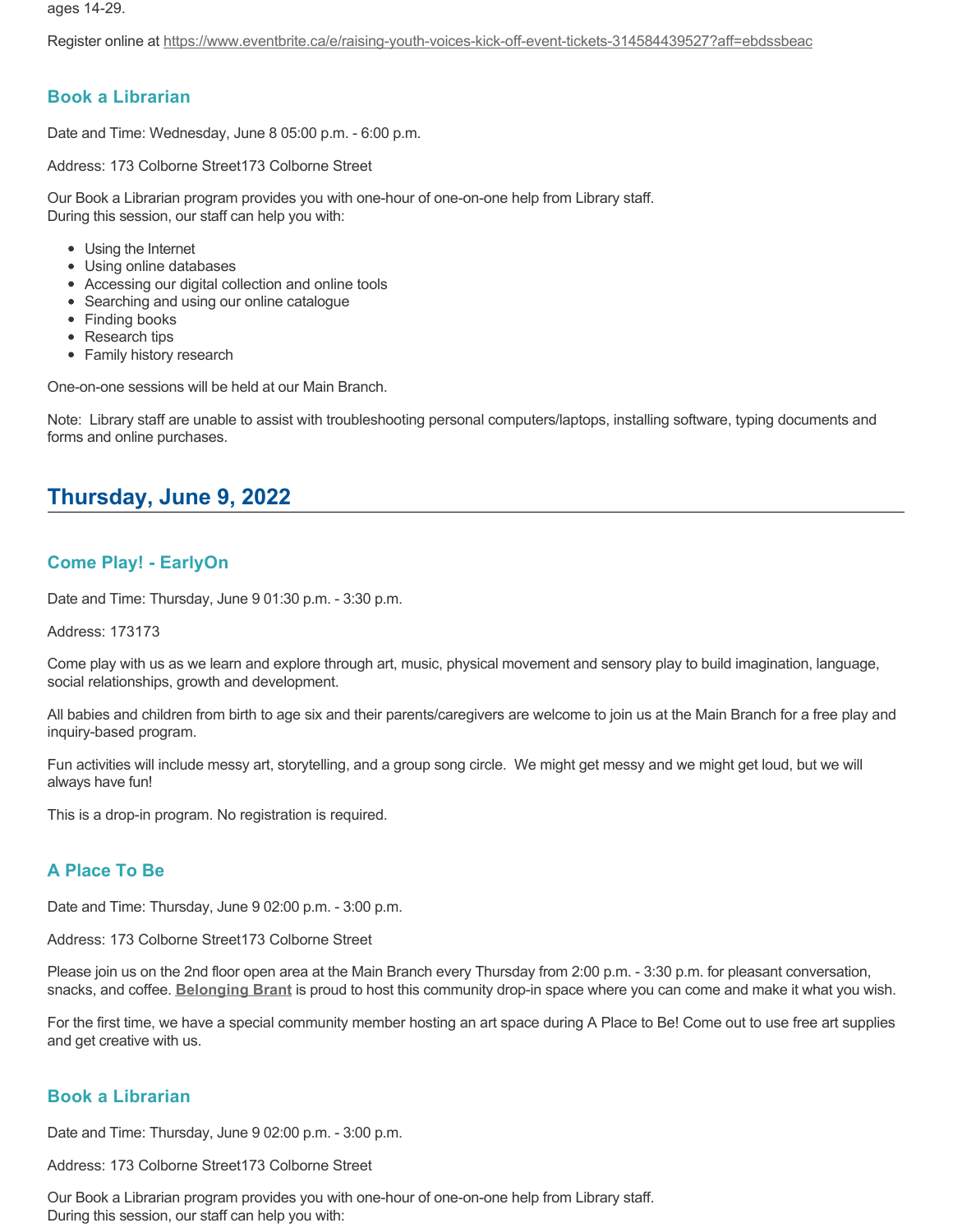- Using the Internet
- Using online databases
- Accessing our digital collection and online tools
- Searching and using our online catalogue
- Finding books
- Research tips
- Family history research

Note: Library staff are unable to assist with troubleshooting personal computers/laptops, installing software, typing documents and forms and online purchases.

## **Tech Time @ St. Paul**

Date and Time: Thursday, June 9 02:00 p.m. - 3:00 p.m.

Address: 441 St. Paul Avenue441 St. Paul Avenue

Need help getting started with the Library's digital services or with your device in general? Bring your gadget - tablet, e-reader, cell phone, laptop -- for help!

This program is a live, in-person event to be held at the St. Paul Library.

## **- CANCELLED - Unity in Diversity: Human Library Series**

Date and Time: Thursday, June 9 06:30 p.m. - 8:00 p.m.

Address: OnlineOnline

#### **- CANCELLED -**

Topic for June 9: Mani Malhotra - Hinduism.

Nova Vita Domestic Violence Prevention Services and the Brantford Public Library are collaborating to start a new speaker series, Unity in Diversity: Human Library Series.

Throughout this biweekly series community members will share their diverse experiences through stories and conversations. When we share experiences and stories we spark a connection, we learn about each other's traditions, practices, and historical truths, and we unlearn false and harmful narratives. Stories convey meaning and purpose that help us understand ourselves and our world. Through stories, we share passions, fears, sadness, hardships, and joys, and we find common ground with other people to connect and communicate.

Come learn about the history of Canada and Brantford, diverse cultures that shape our community, and the experiences and challenges of our community members. This series will take place through Zoom webinars on a biweekly basis from 6:30 to 8 p.m. Registration is required.

This is a FREE event but you must register for each event of the series individually. After you register, you will receive Zoom information the day of the event.

\*This project has been supported in part by Women and Gender Equality.





Femmes et Égalité des genres Canada

# **Friday, June 10, 2022**

### **Book a Librarian**

Date and Time: Friday, June 10 10:00 a.m. - 11:00 a.m.

Address: 173 Colborne Street173 Colborne Street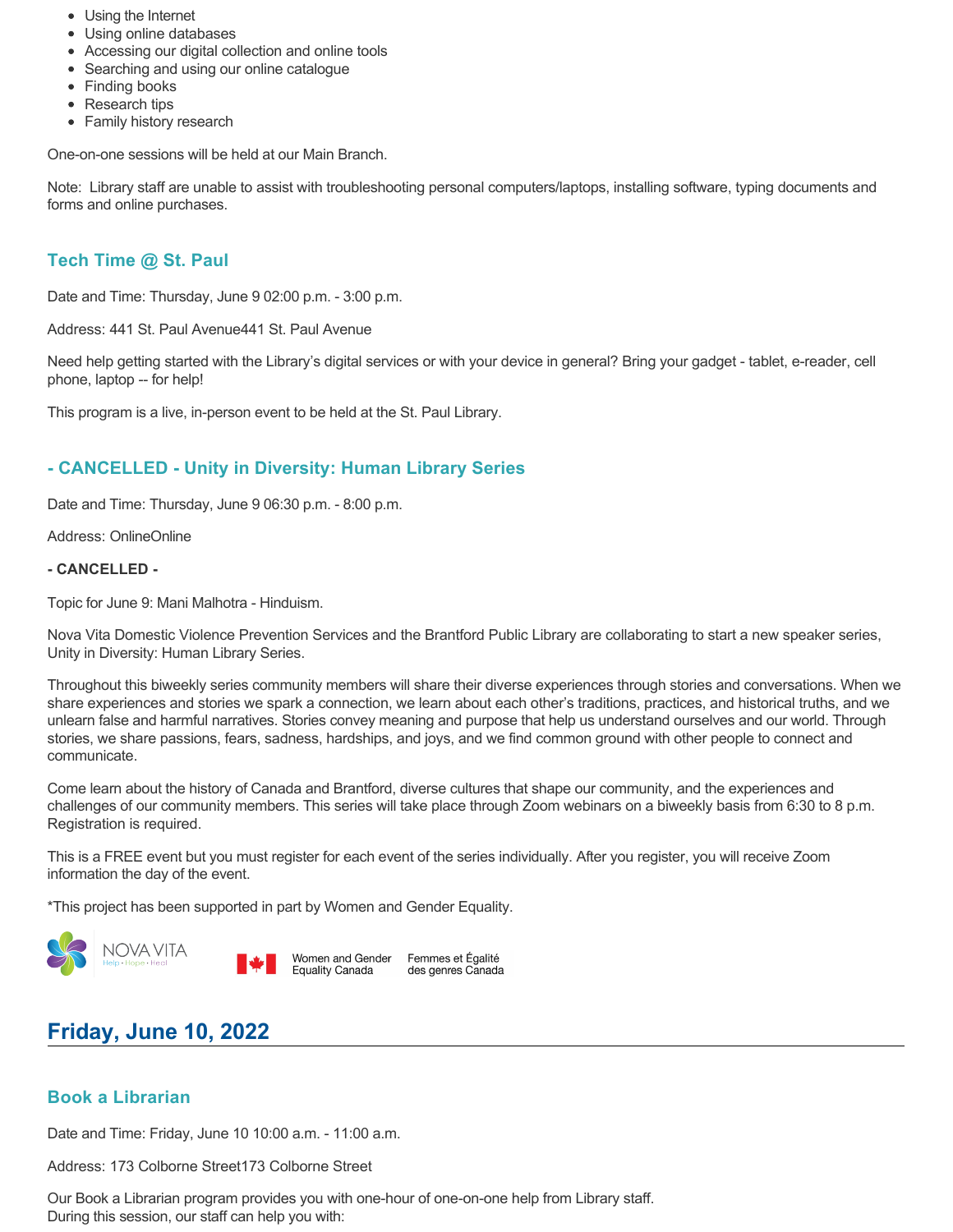- Using the Internet
- Using online databases
- Accessing our digital collection and online tools
- Searching and using our online catalogue
- Finding books
- Research tips
- Family history research

Note: Library staff are unable to assist with troubleshooting personal computers/laptops, installing software, typing documents and forms and online purchases.

### **Yoga In the Library**

Date and Time: Friday, June 10 11:00 a.m. - 12:00 p.m.

Address: 441 St. Paul Avenue441 St. Paul Avenue

Wind down the week with a session of yoga at the St. Paul library!

Drop in to join Catherine Labrecque-Rowntree ([Sacred Spaces](https://www.sacredspacesbrantford.ca/)) in exploring that day's choice of gentle yoga, chair yoga, or even yoga out by the garden if the weather is nice. If you have them, come prepared with your own mat and SPF protection.

### **Community Connections**

Date and Time: Friday, June 10 02:00 p.m. - 4:00 p.m.

Address: 173 Colborne Street173 Colborne Street

Join us for a weekly adult drop-in program every Friday afternoon at the Main branch from 2:00 - 4:00 p.m. designed to link people to community resources and provide a helping hand.

Community organizations will attend when available. There will be coffee, snacks, and conversation.

## **Saturday, June 11, 2022**

#### **Book a Librarian**

Date and Time: Saturday, June 11 10:00 a.m. - 11:00 a.m.

Address: 173 Colborne Street173 Colborne Street

Our Book a Librarian program provides you with one-hour of one-on-one help from Library staff. During this session, our staff can help you with:

- Using the Internet
- Using online databases
- Accessing our digital collection and online tools
- Searching and using our online catalogue
- Finding books
- Research tips
- Family history research

One-on-one sessions will be held at our Main Branch.

Note: Library staff are unable to assist with troubleshooting personal computers/laptops, installing software, typing documents and forms and online purchases.

### **Worldwide Knit in Public Day Event**

Date and Time: Saturday, June 11 12:00 p.m. - 3:00 p.m.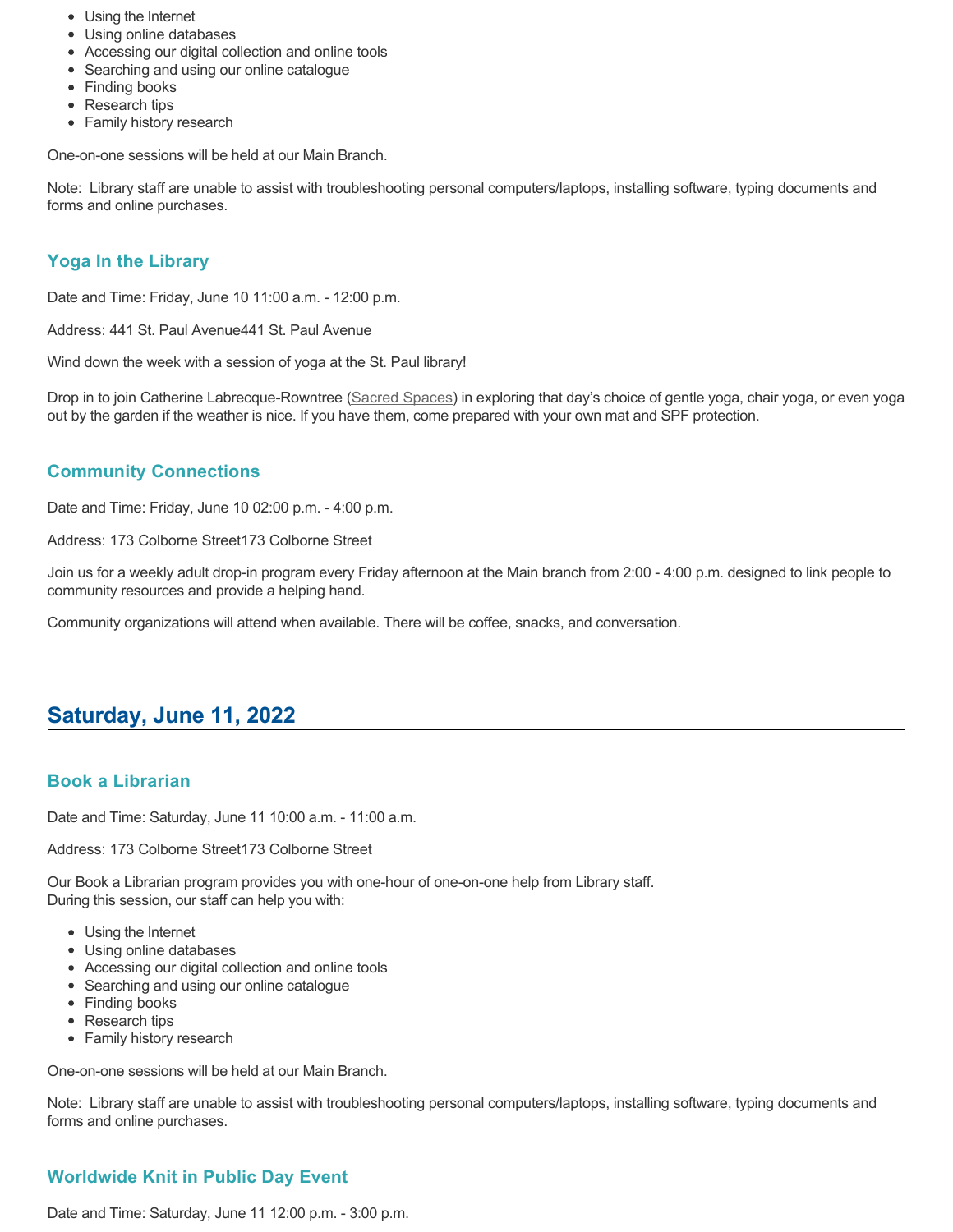Address: 441 St. Paul Avenue441 St. Paul Avenue

Drop in and help us observe World Wide Knit in Public Day in style. Weather permitting, we're settling in for an afternoon of companionship and needlecraft on the St. Paul Library branch lawn.

Come prepared with your knitting or crocheting, a sunhat or SPF, and your favourite lawn chair! Light refreshments will be provided.

#### **BPL Chess Club**

Date and Time: Saturday, June 11 02:30 p.m. - 4:00 p.m.

Address: 173 Colborne Street173 Colborne Street

Members of the Brantford Chess Club offer basic instruction and tips on how to improve your game during this bi-weekly drop in event.

## **Monday, June 13, 2022**

#### **Tech Time**

Date and Time: Monday, June 13 10:00 a.m. - 11:00 a.m.

Address: 173 Colborne Street173 Colborne Street

Need help getting started with the Library's digital services or with your device in general? Bring your gadget - tablet, e-reader, cell phone, laptop -- for help!

This program is a live, in-person event to be held at the Main Library in accordance with all applicable COVID guidelines, including physical distancing and the wearing of face coverings.

## **Tuesday, June 14, 2022**

#### **Juice Box Book Talks**

Date and Time: Tuesday, June 14 12:05 a.m.

Address: OnlineOnline

Parents and kids will love this monthly podcast covering books for kids grades 1-8. Hosted by Liana and Laura of the Brantford Public Library, each podcast will be accompanied by a list of links to the books/eBooks/Audiobooks in our [catalogue.](https://brantford.bibliocommons.com/) This means you can download it straight to your phone or place a hold on it to pick up at our Main or St. Paul Branch right away. Check out all episodes on the [podcast page.](https://www.brantfordlibrary.ca/en/whats-happening/juice-box-book-talks.aspx)

#### **Juice Box Take and Make Kits**

Date and Time: Tuesday, June 14 09:30 a.m.

Address: Main and St. Paul branchMain and St. Paul branch

Our popular Take & Make program is back with a juicy twist. Listen to our Juice Box Book Talks podcast and pick up a unique activity kit related to each episode! Check out all episodes on the [podcast page.](https://www.brantfordlibrary.ca/en/whats-happening/juice-box-book-talks.aspx)

From January to June, new Take & Make kits are available for in-person pick up on the second Tuesday of each month at the Main and St. Paul Branches. Kits are available on a first-come-first-serve basis while supplies last. One kit per child.

#### **Expectant and New Mothers Network**

Date and Time: Tuesday, June 14 10:00 a.m. - 12:00 p.m.

Address: 173 Colborne Street173 Colborne Street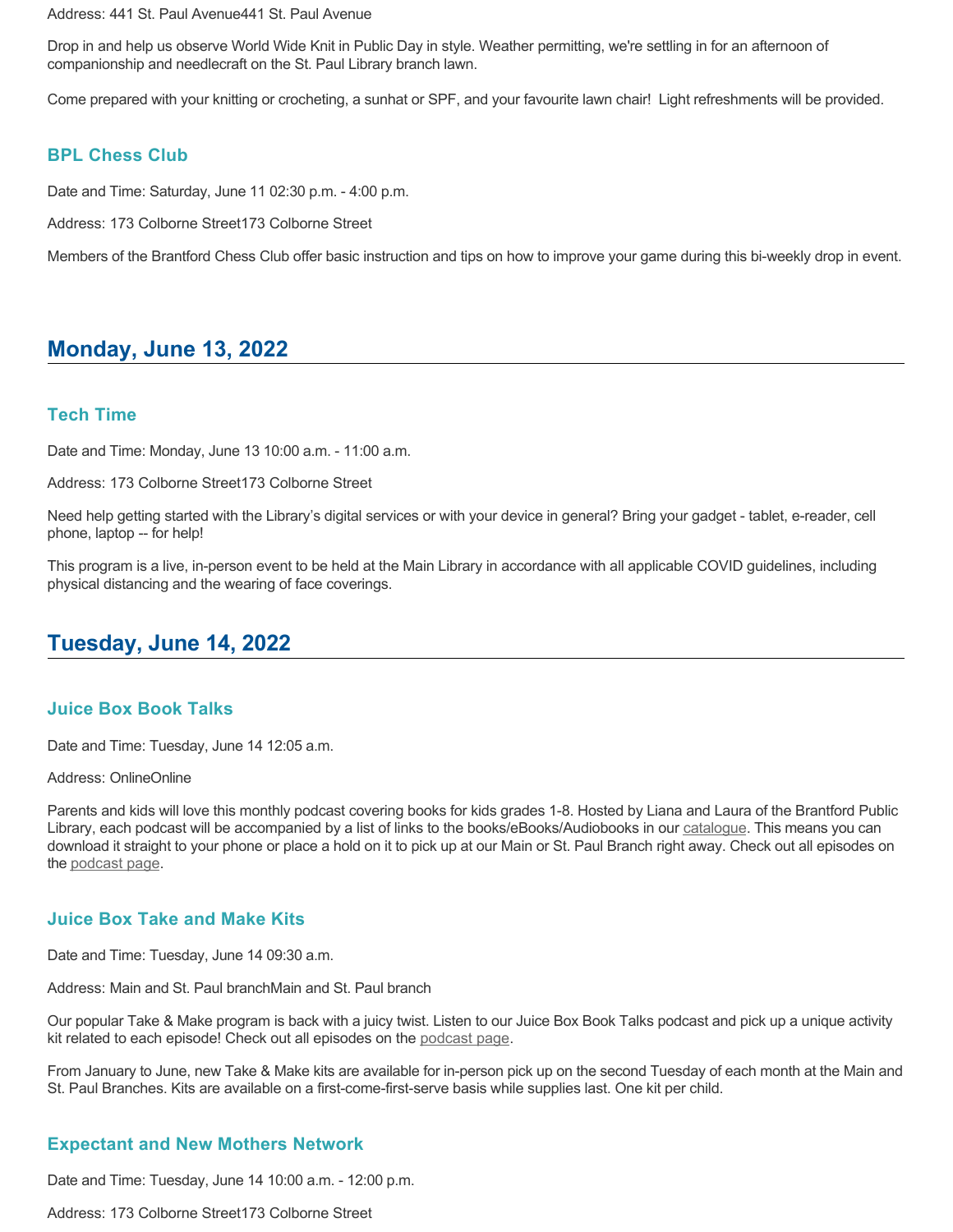For new and expecting mothers to come together to share their experiences, learn about healthy pregnancy, birth, recovery and child development from 0-2.

If you have any questions, contact Jocelyn at 519-209-3462 or email cpnp@niwasa.ca

### **Book a Librarian**

Date and Time: Tuesday, June 14 05:00 p.m. - 6:00 p.m.

Address: 173 Colborne Street173 Colborne Street

Our Book a Librarian program provides you with one-hour of one-on-one help from Library staff. During this session, our staff can help you with:

- Using the Internet
- Using online databases
- Accessing our digital collection and online tools
- Searching and using our online catalogue
- Finding books
- Research tips
- Family history research

One-on-one sessions will be held at our Main Branch.

Note: Library staff are unable to assist with troubleshooting personal computers/laptops, installing software, typing documents and forms and online purchases.

#### **2SLGBTQ+ Community & Life During a Global Pandemic: A Resistance Based Photovoice Collective**

Date and Time: Tuesday, June 14 07:00 p.m. - 8:00 p.m.

Address: 173 Colborne Street173 Colborne Street

In partnership with [The Bridge Brant](https://www.thebridgebrant.com/) and many members of local 2SLGBTQ+ communities, Christine Wildman conducted a tremendous volume of research in the successful pursuit of her post-graduate degree. Come see some of her findings in visual form – a resistance based photovoice collective exploring community and life during a global pandemic.

## **Wednesday, June 15, 2022**

#### **Improve Your Sleep with Traditional Chinese Medicine**

Date and Time: Wednesday, June 15 10:00 a.m.

Address: 441 St. Paul Avenue441 St. Paul Avenue

[There is nothing quite like a good night's sleep to improve your quality of life. Join Bir Kaur Khalsa \(Acupuncturist, Warrior Spirit](https://warriorspirithealingarts.ca/) Healing Arts) to learn how small adjustments to your daily habits can help you improve mental and physical health, and other lessons learned from a study of traditional Chinese medicine.

Click "Register Online" to register for this program at the St. Paul library branch.

Other programs in this series: May 18 - Improve Your Energy with Traditional Chinese Medicine July 13 - Improve Your Digestion with Traditional Chinese Medicine

**Registration begins April 19.**

### **Kids Can Fly: The Launch Pad**

Date and Time: Wednesday, June 15 10:00 a.m. - 11:30 a.m.

Address: 173 Colborne Street173 Colborne Street

At the Launch Pad we believe that parents are a child's first and most important teachers. We know that children learn best through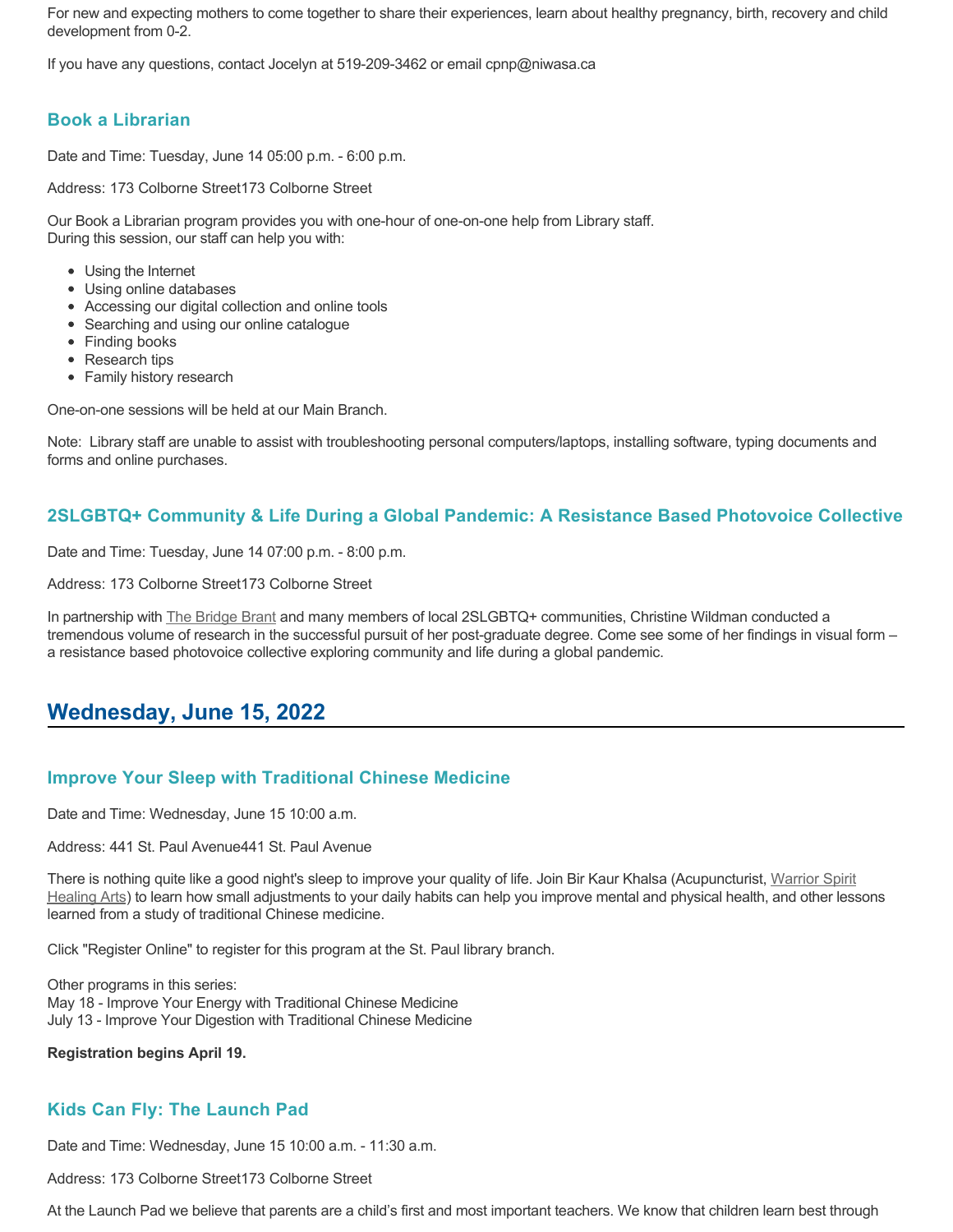play and we follow the research of the late Dr. Fraser Mustard, that the first six years of life set the stage for lifelong learning, health, behaviour and well-being.

Kids Can Fly is excited to partner with Brantford Public Library to offer our Launch Pad early literacy and play experience on site. Join Jane each Wednesday at 10:00 am for songs, stories and activities for this drop-in program. No registration is required but numbers are limited. Program is appropriate for ages 12 months to 4 years.

### **Kids Can Fly: The Parachute Program**

Date and Time: Wednesday, June 15 01:00 p.m. - 2:30 p.m.

Address: 173 Colborne Street173 Colborne Street

Support is here…The Parachute Program is a place for moms with babies in the first year to meet and share your joys and challenges. Jane Flinders, an RECE with over 40 years' experience working with moms and babies is the program facilitator. If you are feeling anxious, overwhelmed, in need of more support or could use someone to talk to about the huge job of parenting, please join us. In partnership with Brantford Public Library, Kids Can Fly is offering an on-site drop-in Parachute Program each Wednesday beginning at 1:00 pm. Registration not required but space is limited. This program is for moms and babies 0-12 months of age.

### **Book a Librarian**

Date and Time: Wednesday, June 15 05:00 p.m. - 6:00 p.m.

Address: 173 Colborne Street173 Colborne Street

Our Book a Librarian program provides you with one-hour of one-on-one help from Library staff. During this session, our staff can help you with:

- Using the Internet
- Using online databases
- Accessing our digital collection and online tools
- Searching and using our online catalogue
- Finding books
- Research tips
- Family history research

One-on-one sessions will be held at our Main Branch.

Note: Library staff are unable to assist with troubleshooting personal computers/laptops, installing software, typing documents and forms and online purchases.

# **Thursday, June 16, 2022**

### **Preschool Stars Storytime**

Date and Time: Thursday, June 16 10:30 a.m.

Address: 173 Colborne Street173 Colborne Street

Join us as we celebrate Pride Month with a storytime and craft in collaboration with [Brantford Pride](https://brantfordpride.ca/about) and [The Bridge Brant](https://www.thebridgebrant.com/).

No registration required - just drop in!

### **Come Play! - EarlyOn**

Date and Time: Thursday, June 16 01:30 p.m. - 3:30 p.m.

Address: 173173

Come play with us as we learn and explore through art, music, physical movement and sensory play to build imagination, language, social relationships, growth and development.

All babies and children from birth to age six and their parents/caregivers are welcome to join us at the Main Branch for a free play and inquiry-based program.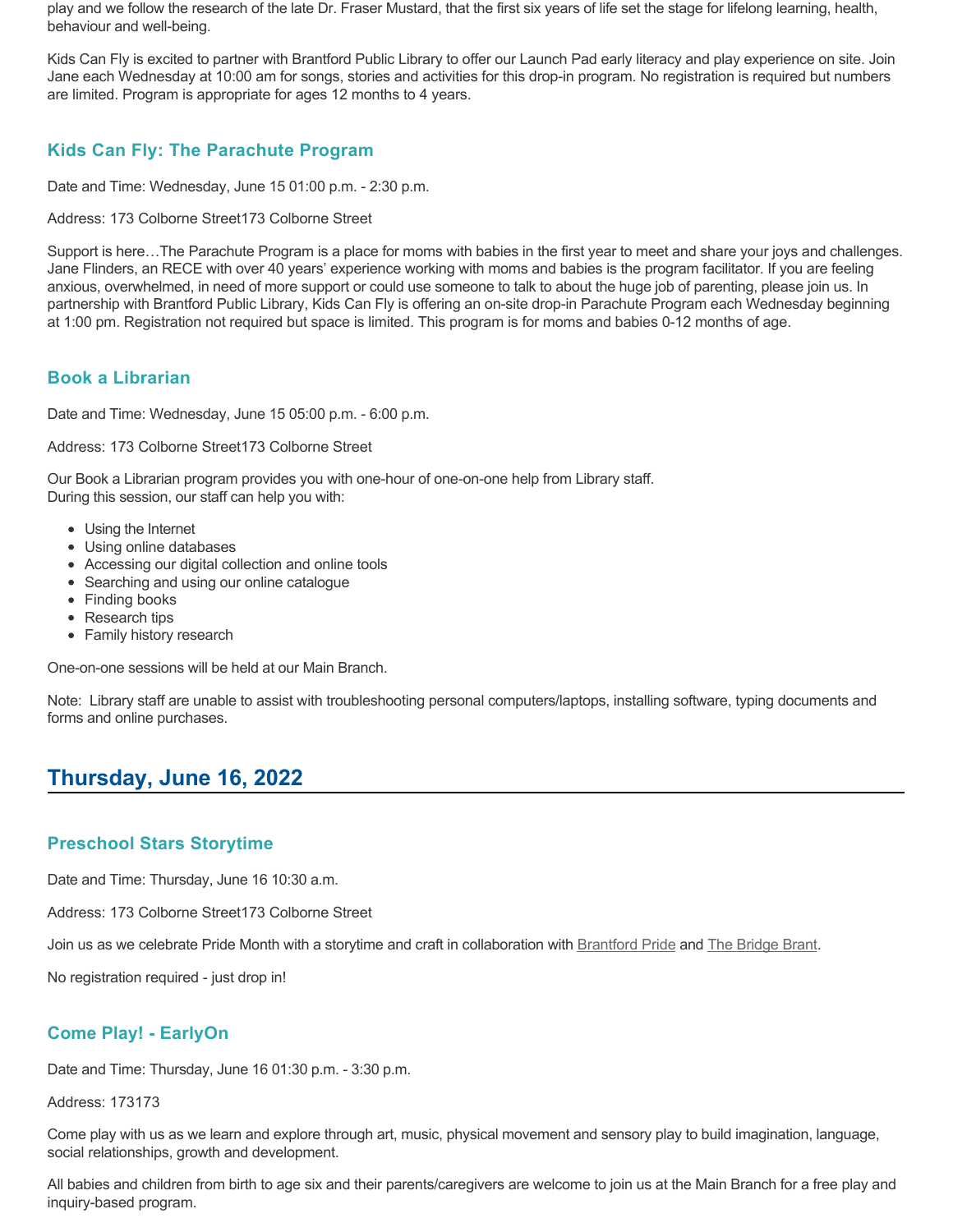Fun activities will include messy art, storytelling, and a group song circle. We might get messy and we might get loud, but we will always have fun!

This is a drop-in program. No registration is required.

## **A Place To Be**

Date and Time: Thursday, June 16 02:00 p.m. - 3:00 p.m.

Address: 173 Colborne Street173 Colborne Street

Please join us on the 2nd floor open area at the Main Branch every Thursday from 2:00 p.m. - 3:30 p.m. for pleasant conversation, snacks, and coffee. **[Belonging Brant](https://www.facebook.com/BelongingBrant/)** is proud to host this community drop-in space where you can come and make it what you wish.

For the first time, we have a special community member hosting an art space during A Place to Be! Come out to use free art supplies and get creative with us.

### **Book a Librarian**

Date and Time: Thursday, June 16 02:00 p.m. - 3:00 p.m.

Address: 173 Colborne Street173 Colborne Street

Our Book a Librarian program provides you with one-hour of one-on-one help from Library staff. During this session, our staff can help you with:

- Using the Internet
- Using online databases
- Accessing our digital collection and online tools
- Searching and using our online catalogue
- Finding books
- Research tips
- Family history research

One-on-one sessions will be held at our Main Branch.

Note: Library staff are unable to assist with troubleshooting personal computers/laptops, installing software, typing documents and forms and online purchases.

### **St. Paul Crafter's Circle**

Date and Time: Thursday, June 16 06:00 p.m. - 7:30 p.m.

Address: 441 St. Paul Avenue441 St. Paul Avenue

Calling all crafters! We meet on the first and third Thursdays of the month. Drop-in and chat with other crafting enthusiasts while working on your own knitting, crocheting, or other portable projects. No registration required.

# **Friday, June 17, 2022**

### **Book a Librarian**

Date and Time: Friday, June 17 10:00 a.m. - 11:00 a.m.

Address: 173 Colborne Street173 Colborne Street

- Using the Internet
- Using online databases
- Accessing our digital collection and online tools
- Searching and using our online catalogue
- Finding books
- 
- Research tips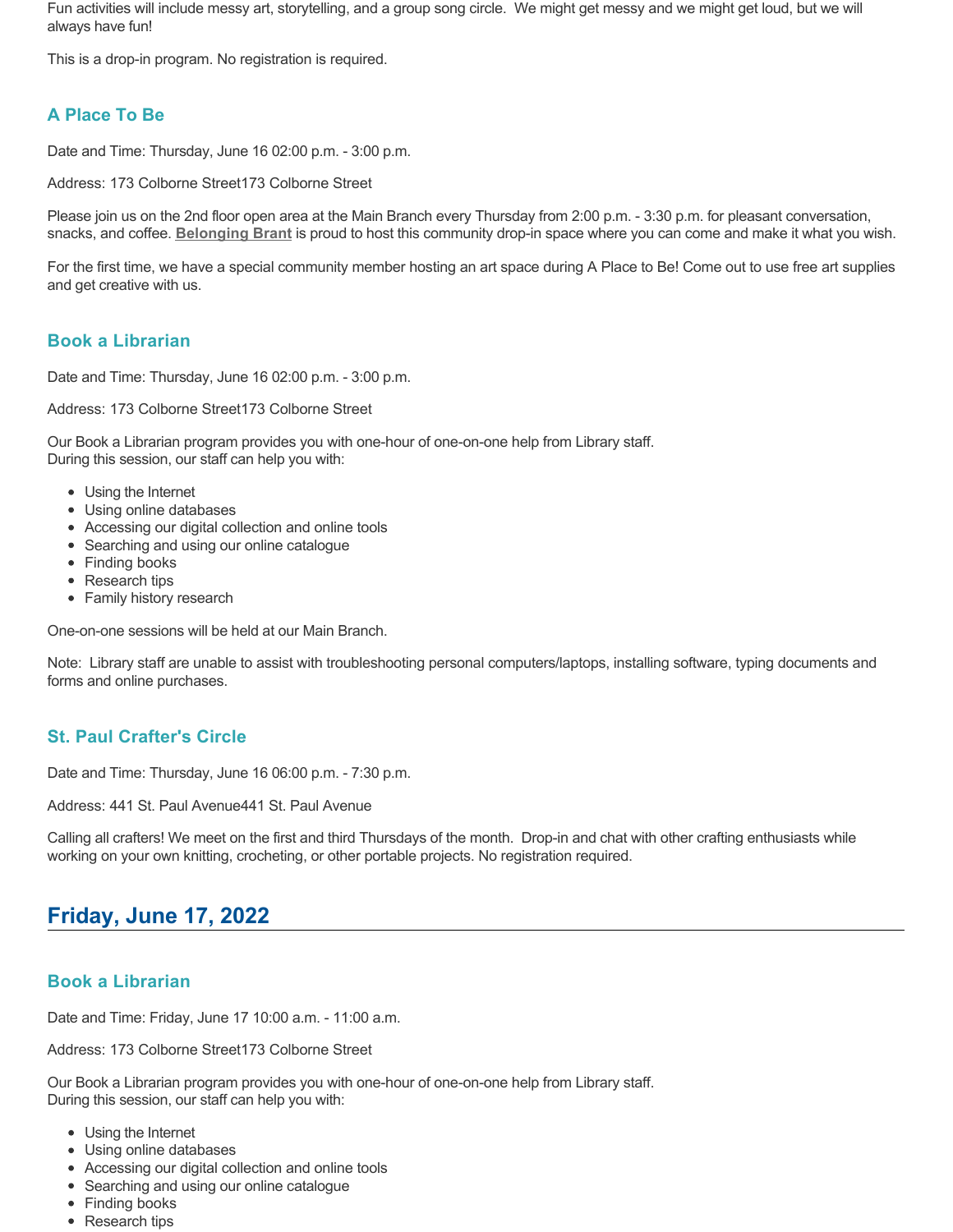• Family history research

One-on-one sessions will be held at our Main Branch.

Note: Library staff are unable to assist with troubleshooting personal computers/laptops, installing software, typing documents and forms and online purchases.

#### **Indigenous-Led Strawberry Social**

Date and Time: Friday, June 17 10:00 a.m. - 11:30 a.m.

Address: 173 Colborne Street173 Colborne Street

Join Lisa and Melissa for a free Strawberry Social. Everyone is welcome of all ages. We will honour our strawberries by dancing to Iroquois songs. Come have fun dancing and listening to the singers. If you don't know how to dance that is OK - come out and learn. The Strawberry Social will be hosted at the Brantford Public Library on the 3rd floor. Pre-registration is required. Please call 519-720- 0488 to register.

#### **Yoga In the Library**

Date and Time: Friday, June 17 11:00 a.m. - 12:00 p.m.

Address: 441 St. Paul Avenue441 St. Paul Avenue

Wind down the week with a session of yoga at the St. Paul library!

Drop in to join Catherine Labrecque-Rowntree ([Sacred Spaces](https://www.sacredspacesbrantford.ca/)) in exploring that day's choice of gentle yoga, chair yoga, or even yoga out by the garden if the weather is nice. If you have them, come prepared with your own mat and SPF protection.

#### **St. Paul Readers Circle**

Date and Time: Friday, June 17 02:00 p.m.

Address: 441 St. Paul Avenue441 St. Paul Avenue

The St. Paul Readers Circle meets once a month at the St. Paul branch. Space is limited and registration is required. If you are interested in joining this book club, please contact Robin at rharding@brantfordlibrary.ca for more information.

Upcoming titles:

May - [A Constellation of Vital Phenomena](https://brantford.bibliocommons.com/v2/record/S20C548998) by Anthony Marra June - [Bruno, Chief of Police](https://brantford.bibliocommons.com/v2/record/S20C371372) by Martin Walke

#### **Community Connections**

Date and Time: Friday, June 17 02:00 p.m. - 4:00 p.m.

Address: 173 Colborne Street173 Colborne Street

Join us for a weekly adult drop-in program every Friday afternoon at the Main branch from 2:00 - 4:00 p.m. designed to link people to community resources and provide a helping hand.

Community organizations will attend when available. There will be coffee, snacks, and conversation.

## **Saturday, June 18, 2022**

#### **Book a Librarian**

Date and Time: Saturday, June 18 10:00 a.m. - 11:00 a.m.

Address: 173 Colborne Street173 Colborne Street

Our Book a Librarian program provides you with one-hour of one-on-one help from Library staff.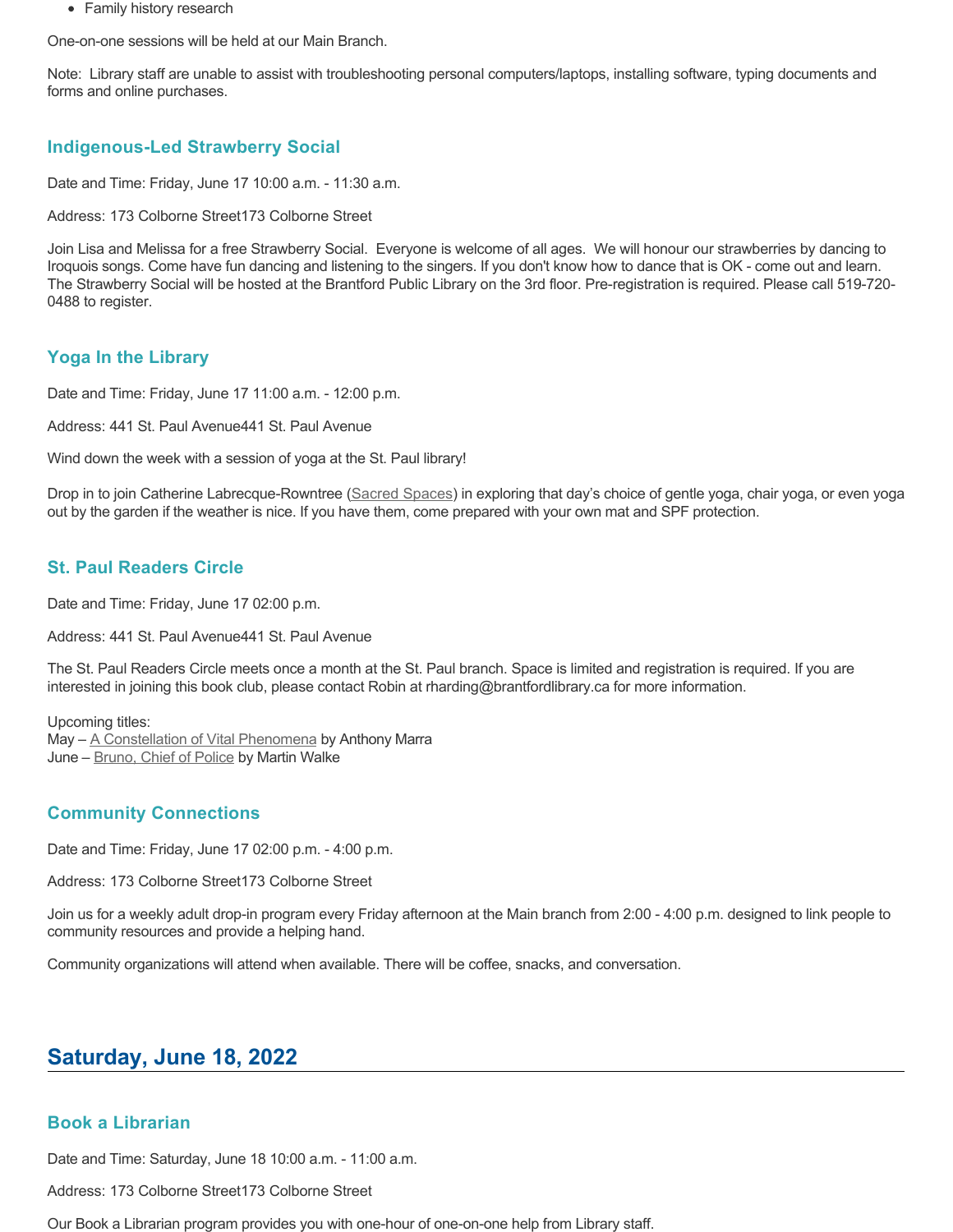During this session, our staff can help you with:

- Using the Internet
- Using online databases
- Accessing our digital collection and online tools
- Searching and using our online catalogue
- Finding books
- Research tips
- Family history research

One-on-one sessions will be held at our Main Branch.

Note: Library staff are unable to assist with troubleshooting personal computers/laptops, installing software, typing documents and forms and online purchases.

## **Monday, June 20, 2022**

### **Summer Canadian Reads (Online Video)**

Date and Time: Monday, June 20 12:05 a.m.

Address: OnlineOnline

Looking for a good summer read? Alana recommends Canadian must-read titles for the summer.

This event will be available as a pre-recorded video. Check out the [Home Based Activities page](https://www.brantfordlibrary.ca/en/whats-happening/home-based-activities.aspx) monthly for a link to the video. More videos from the Library are available on the Library's [YouTube Channel](https://www.youtube.com/channel/UCgB9YZwbhK6j8RpKnBv4oRw/videos).

#### **Tech Time**

Date and Time: Monday, June 20 10:00 a.m. - 11:00 a.m.

Address: 173 Colborne Street173 Colborne Street

Need help getting started with the Library's digital services or with your device in general? Bring your gadget - tablet, e-reader, cell phone, laptop -- for help!

This program is a live, in-person event to be held at the Main Library in accordance with all applicable COVID guidelines, including physical distancing and the wearing of face coverings.

## **Tuesday, June 21, 2022**

#### **Expectant and New Mothers Network**

Date and Time: Tuesday, June 21 10:00 a.m. - 12:00 p.m.

Address: 173 Colborne Street173 Colborne Street

For new and expecting mothers to come together to share their experiences, learn about healthy pregnancy, birth, recovery and child development from 0-2.

If you have any questions, contact Jocelyn at 519-209-3462 or email cpnp@niwasa.ca

#### **Book a Librarian**

Date and Time: Tuesday, June 21 05:00 p.m. - 6:00 p.m.

Address: 173 Colborne Street173 Colborne Street

Our Book a Librarian program provides you with one-hour of one-on-one help from Library staff. During this session, our staff can help you with:

• Using the Internet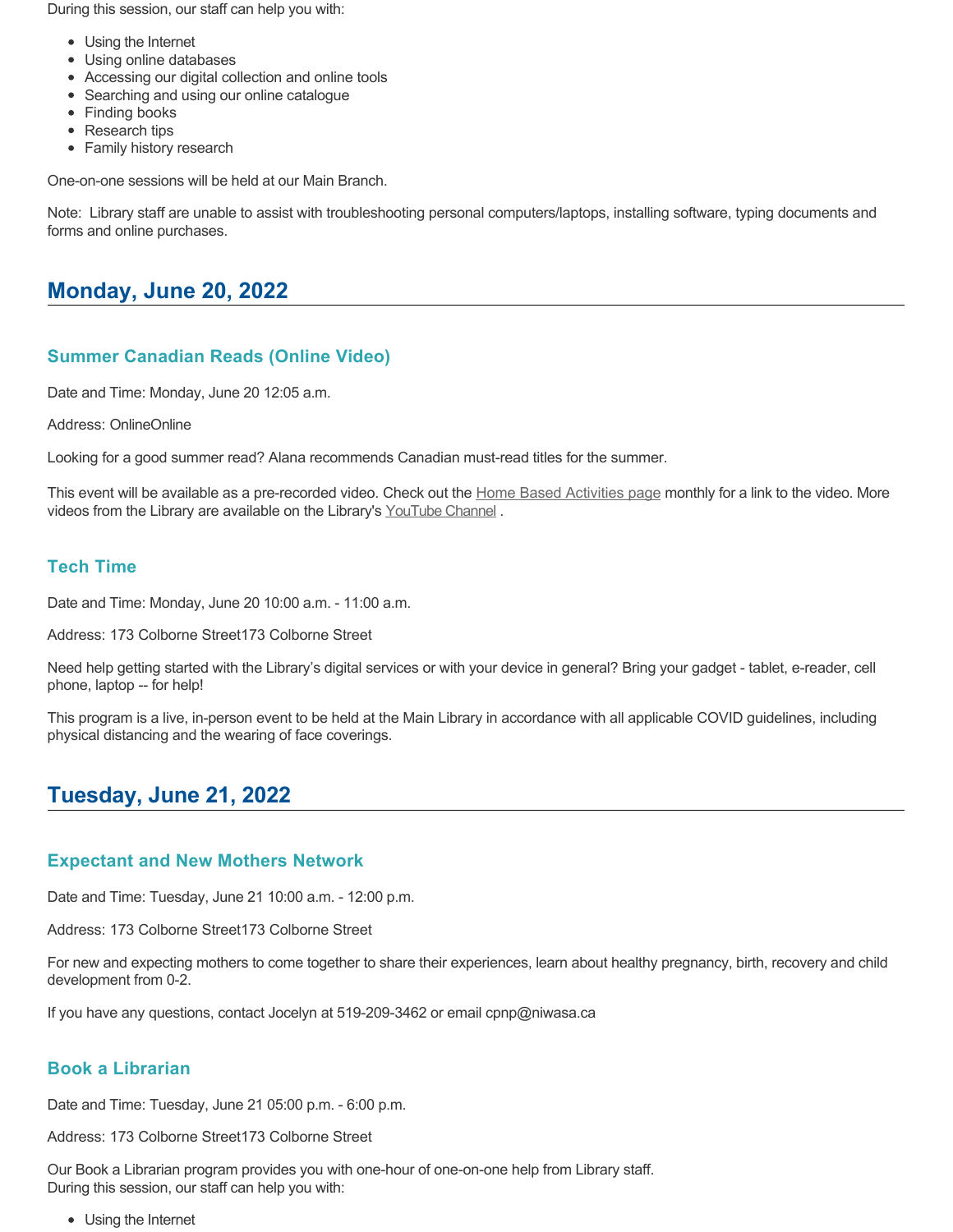- Using online databases
- Accessing our digital collection and online tools
- Searching and using our online catalogue
- Finding books
- Research tips
- Family history research

Note: Library staff are unable to assist with troubleshooting personal computers/laptops, installing software, typing documents and forms and online purchases.

## **English Conversation Circles**

Date and Time: Tuesday, June 21 06:30 p.m. - 7:30 p.m.

Address: 173 Colborne Street173 Colborne Street

Would you like to practice your English speaking skills? Join our Conversation Circle and meet new friends, learn about Library services and talk about your community, culture and customs.

[This group is for permanent residents and convention refugees. In partnership with YMCA of Hamilton, Burlington, Brantford Immigrant](https://www.ymcahbb.ca/locations/ymca-immigrant-services-brantford) Services.

## **Wednesday, June 22, 2022**

### **Kids Can Fly: The Launch Pad**

Date and Time: Wednesday, June 22 10:00 a.m. - 11:30 a.m.

Address: 173 Colborne Street173 Colborne Street

At the Launch Pad we believe that parents are a child's first and most important teachers. We know that children learn best through play and we follow the research of the late Dr. Fraser Mustard, that the first six years of life set the stage for lifelong learning, health, behaviour and well-being.

Kids Can Fly is excited to partner with Brantford Public Library to offer our Launch Pad early literacy and play experience on site. Join Jane each Wednesday at 10:00 am for songs, stories and activities for this drop-in program. No registration is required but numbers are limited. Program is appropriate for ages 12 months to 4 years.

### **Kids Can Fly: The Parachute Program**

Date and Time: Wednesday, June 22 01:00 p.m. - 2:30 p.m.

#### Address: 173 Colborne Street173 Colborne Street

Support is here…The Parachute Program is a place for moms with babies in the first year to meet and share your joys and challenges. Jane Flinders, an RECE with over 40 years' experience working with moms and babies is the program facilitator. If you are feeling anxious, overwhelmed, in need of more support or could use someone to talk to about the huge job of parenting, please join us. In partnership with Brantford Public Library, Kids Can Fly is offering an on-site drop-in Parachute Program each Wednesday beginning at 1:00 pm. Registration not required but space is limited. This program is for moms and babies 0-12 months of age.

### **Book a Librarian**

Date and Time: Wednesday, June 22 05:00 p.m. - 6:00 p.m.

Address: 173 Colborne Street173 Colborne Street

- Using the Internet
- Using online databases
- Accessing our digital collection and online tools
- Searching and using our online catalogue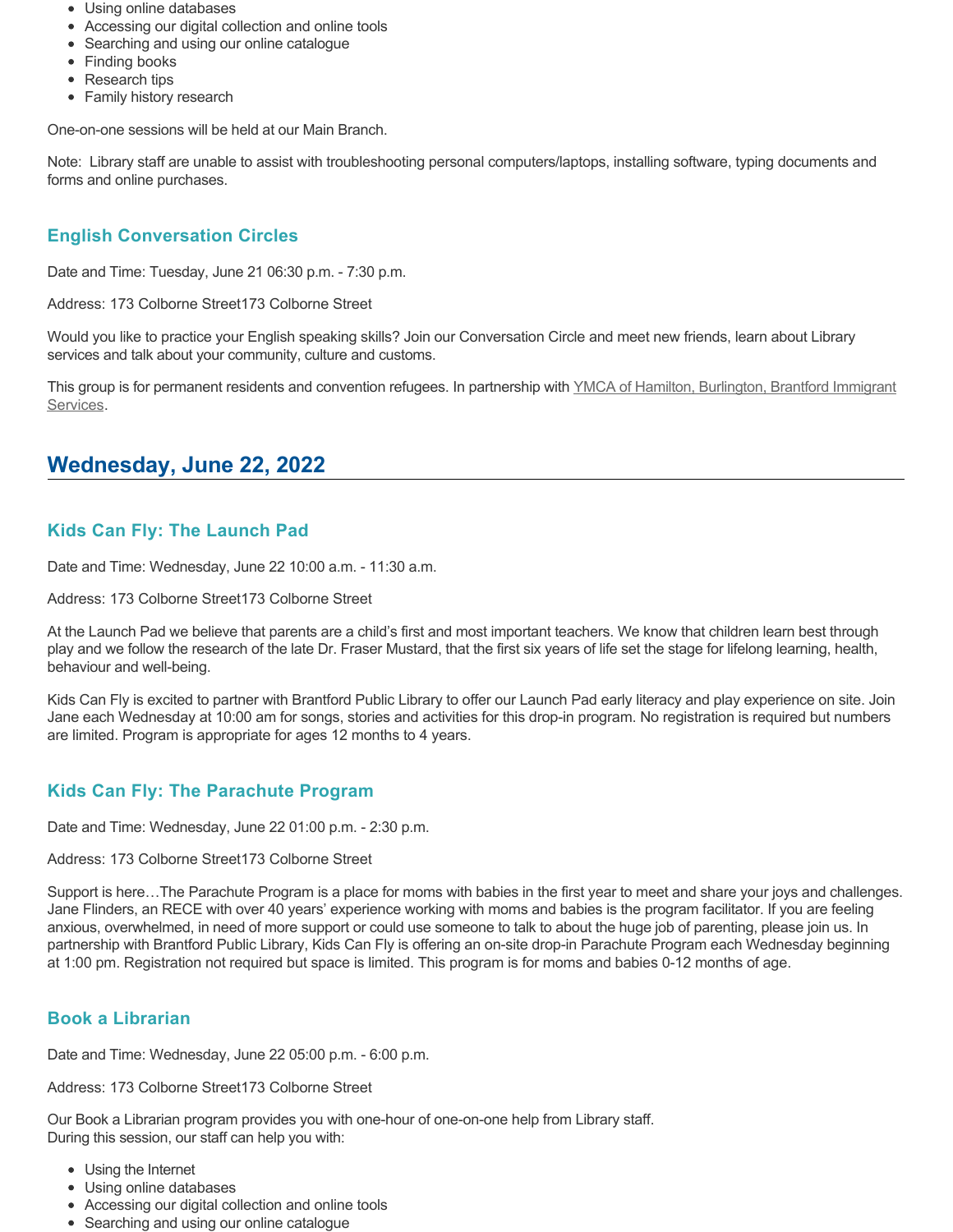- Finding books
- Research tips
- Family history research

Note: Library staff are unable to assist with troubleshooting personal computers/laptops, installing software, typing documents and forms and online purchases.

### **Healthy Aging Passport 2022 Video Screening of Growing Up, Coming Out and Growing Old in Brant County**

Date and Time: Wednesday, June 22 07:00 p.m. - 8:00 p.m.

Address: 173 Colborne Street173 Colborne Street

In 2019 a short documentary was created called *Growing Up, Coming Out and Growing Old in Brant County*, focusing on the lived experience of growing up (and older) as a 2SLGBTQ+ person in Brantford and Brant County. Join the Bridge Brant and community partners for a special screening of the film, followed by a panel event with most of the interviewees who took part in this groundbreaking project. Light refreshments will be served.

## **Thursday, June 23, 2022**

### **Come Play! - EarlyOn**

Date and Time: Thursday, June 23 01:30 p.m. - 3:30 p.m.

Address: 173173

Come play with us as we learn and explore through art, music, physical movement and sensory play to build imagination, language, social relationships, growth and development.

All babies and children from birth to age six and their parents/caregivers are welcome to join us at the Main Branch for a free play and inquiry-based program.

Fun activities will include messy art, storytelling, and a group song circle. We might get messy and we might get loud, but we will always have fun!

This is a drop-in program. No registration is required.

### **A Place To Be**

Date and Time: Thursday, June 23 02:00 p.m. - 3:00 p.m.

Address: 173 Colborne Street173 Colborne Street

Please join us on the 2nd floor open area at the Main Branch every Thursday from 2:00 p.m. - 3:30 p.m. for pleasant conversation, snacks, and coffee. **[Belonging Brant](https://www.facebook.com/BelongingBrant/)** is proud to host this community drop-in space where you can come and make it what you wish.

For the first time, we have a special community member hosting an art space during A Place to Be! Come out to use free art supplies and get creative with us.

### **Book a Librarian**

Date and Time: Thursday, June 23 02:00 p.m. - 3:00 p.m.

Address: 173 Colborne Street173 Colborne Street

- Using the Internet
- Using online databases
- Accessing our digital collection and online tools
- Searching and using our online catalogue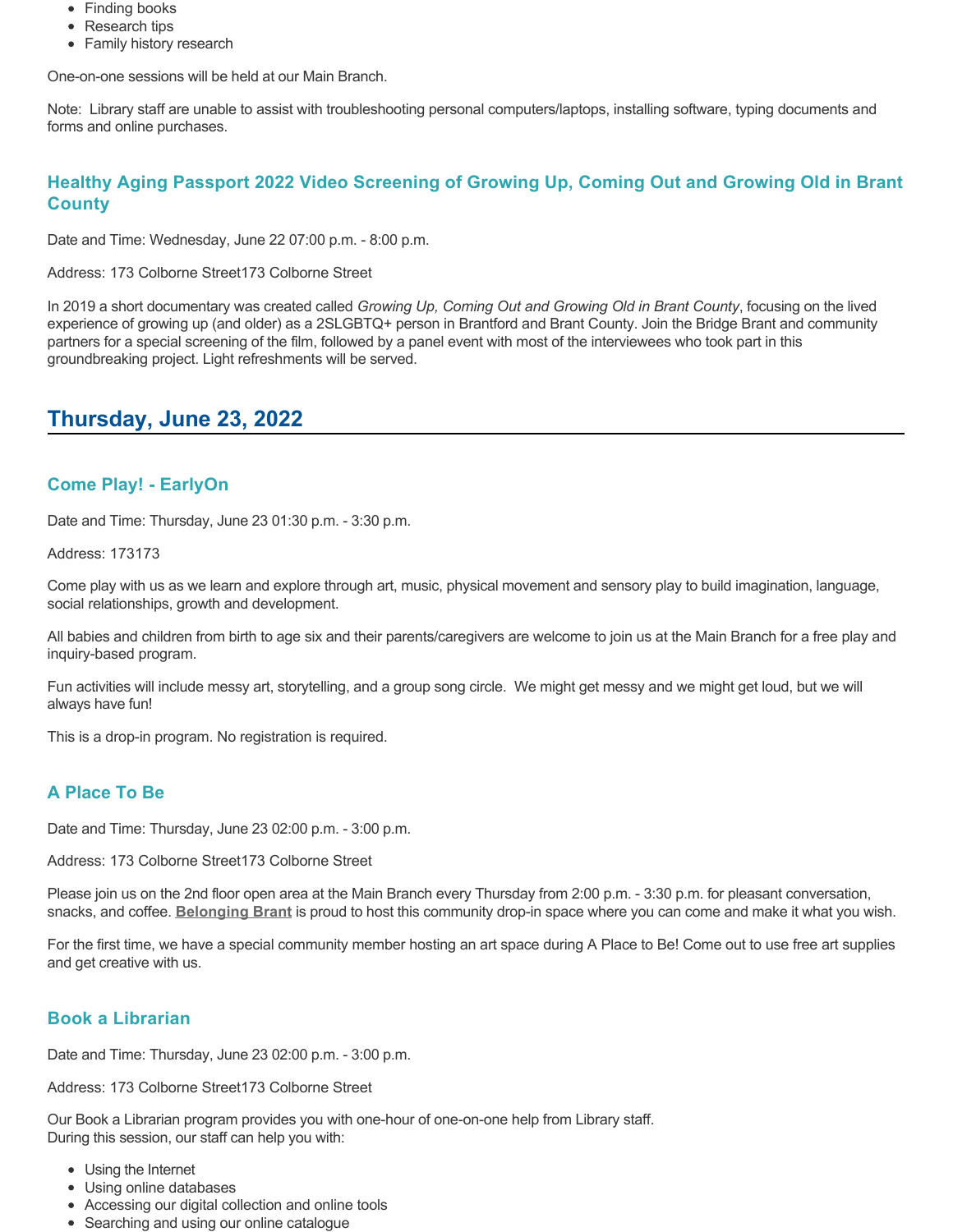- Finding books
- Research tips
- Family history research

Note: Library staff are unable to assist with troubleshooting personal computers/laptops, installing software, typing documents and forms and online purchases.

## **- CANCELLED - Unity in Diversity: Human Library Series**

Date and Time: Thursday, June 23 06:30 p.m. - 8:00 p.m.

Address: OnlineOnline

#### **Topic for June 23: Six Nations Public Library - Feather Maracle - Indigenous Voices.**

**REGISTER for this session:** [https://us02web.zoom.us/webinar/register/WN\\_0ePU06PxRgyPC4AAcf4MsQ](https://us02web.zoom.us/webinar/register/WN_0ePU06PxRgyPC4AAcf4MsQ)

Nova Vita Domestic Violence Prevention Services and the Brantford Public Library are collaborating to start a new speaker series, Unity in Diversity: Human Library Series.

Throughout this biweekly series community members will share their diverse experiences through stories and conversations. When we share experiences and stories we spark a connection, we learn about each other's traditions, practices, and historical truths, and we unlearn false and harmful narratives. Stories convey meaning and purpose that help us understand ourselves and our world. Through stories, we share passions, fears, sadness, hardships, and joys, and we find common ground with other people to connect and communicate.

Come learn about the history of Canada and Brantford, diverse cultures that shape our community, and the experiences and challenges of our community members. This series will take place through Zoom webinars on a biweekly basis from 6:30 to 8 p.m. Registration is required.

This is a FREE event but you must register for each event of the series individually. After you register, you will receive Zoom information the day of the event.

Femmes et Égalité

des genres Canada

\*This project has been supported in part by Women and Gender Equality.



# **Friday, June 24, 2022**

### **Book a Librarian**

Date and Time: Friday, June 24 10:00 a.m. - 11:00 a.m.

Address: 173 Colborne Street173 Colborne Street

Our Book a Librarian program provides you with one-hour of one-on-one help from Library staff. During this session, our staff can help you with:

- Using the Internet
- Using online databases
- Accessing our digital collection and online tools
- Searching and using our online catalogue
- Finding books
- Research tips
- Family history research

One-on-one sessions will be held at our Main Branch.

Note: Library staff are unable to assist with troubleshooting personal computers/laptops, installing software, typing documents and forms and online purchases.

### **Yoga In the Library**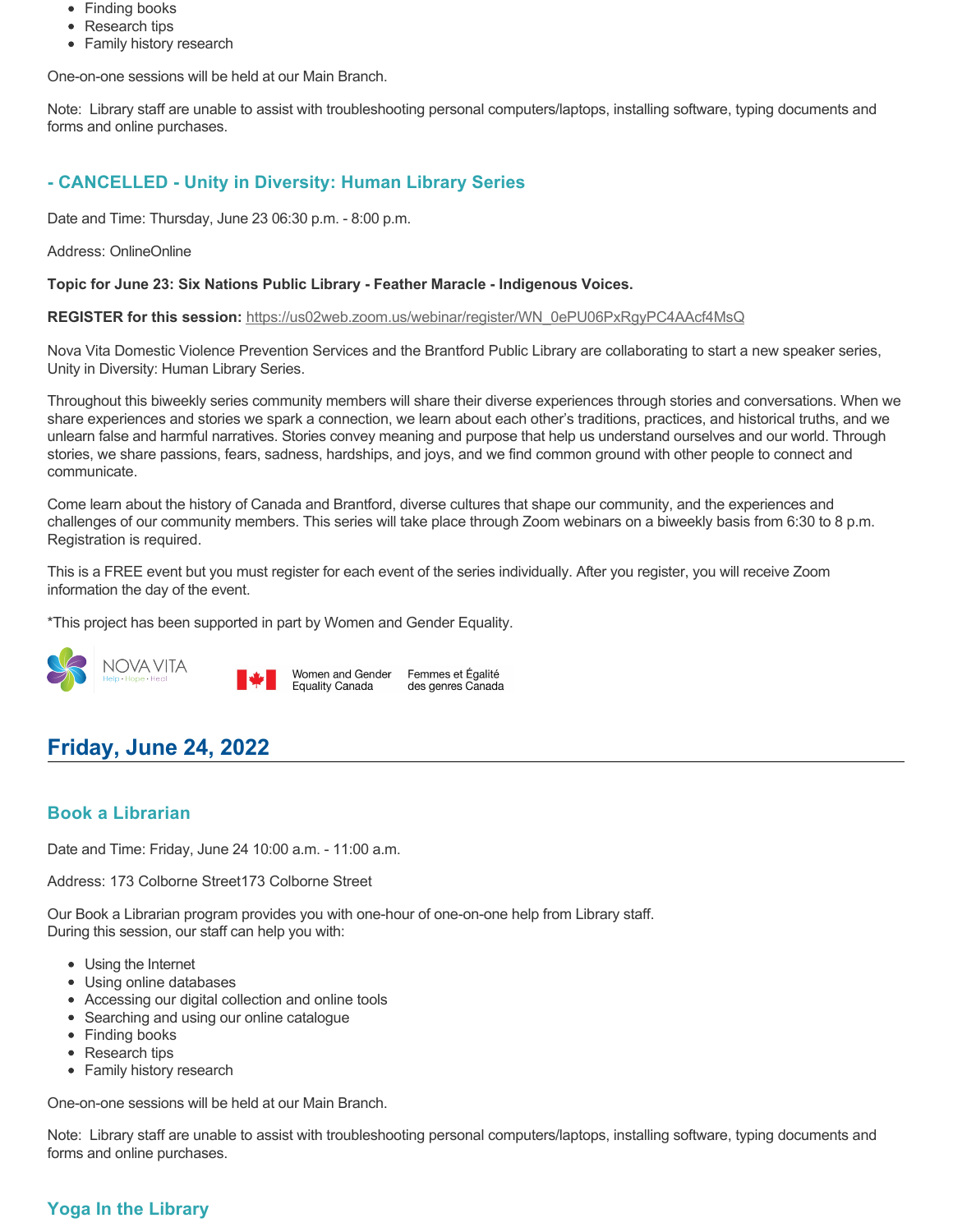Date and Time: Friday, June 24 11:00 a.m. - 12:00 p.m.

Address: 441 St. Paul Avenue441 St. Paul Avenue

Wind down the week with a session of yoga at the St. Paul library!

Drop in to join Catherine Labrecque-Rowntree ([Sacred Spaces](https://www.sacredspacesbrantford.ca/)) in exploring that day's choice of gentle yoga, chair yoga, or even yoga out by the garden if the weather is nice. If you have them, come prepared with your own mat and SPF protection.

### **Community Connections**

Date and Time: Friday, June 24 02:00 p.m. - 4:00 p.m.

Address: 173 Colborne Street173 Colborne Street

Join us for a weekly adult drop-in program every Friday afternoon at the Main branch from 2:00 - 4:00 p.m. designed to link people to community resources and provide a helping hand.

Community organizations will attend when available. There will be coffee, snacks, and conversation.

# **Saturday, June 25, 2022**

#### **Book a Librarian**

Date and Time: Saturday, June 25 10:00 a.m. - 11:00 a.m.

Address: 173 Colborne Street173 Colborne Street

Our Book a Librarian program provides you with one-hour of one-on-one help from Library staff. During this session, our staff can help you with:

- Using the Internet
- Using online databases
- Accessing our digital collection and online tools
- Searching and using our online catalogue
- Finding books
- Research tips
- Family history research

One-on-one sessions will be held at our Main Branch.

Note: Library staff are unable to assist with troubleshooting personal computers/laptops, installing software, typing documents and forms and online purchases.

# **Monday, June 27, 2022**

### **Tech Time**

Date and Time: Monday, June 27 10:00 a.m. - 11:00 a.m.

Address: 173 Colborne Street173 Colborne Street

Need help getting started with the Library's digital services or with your device in general? Bring your gadget - tablet, e-reader, cell phone, laptop -- for help!

This program is a live, in-person event to be held at the Main Library in accordance with all applicable COVID guidelines, including physical distancing and the wearing of face coverings.

### **Writers' Support Circle**

Date and Time: Monday, June 27 06:00 p.m.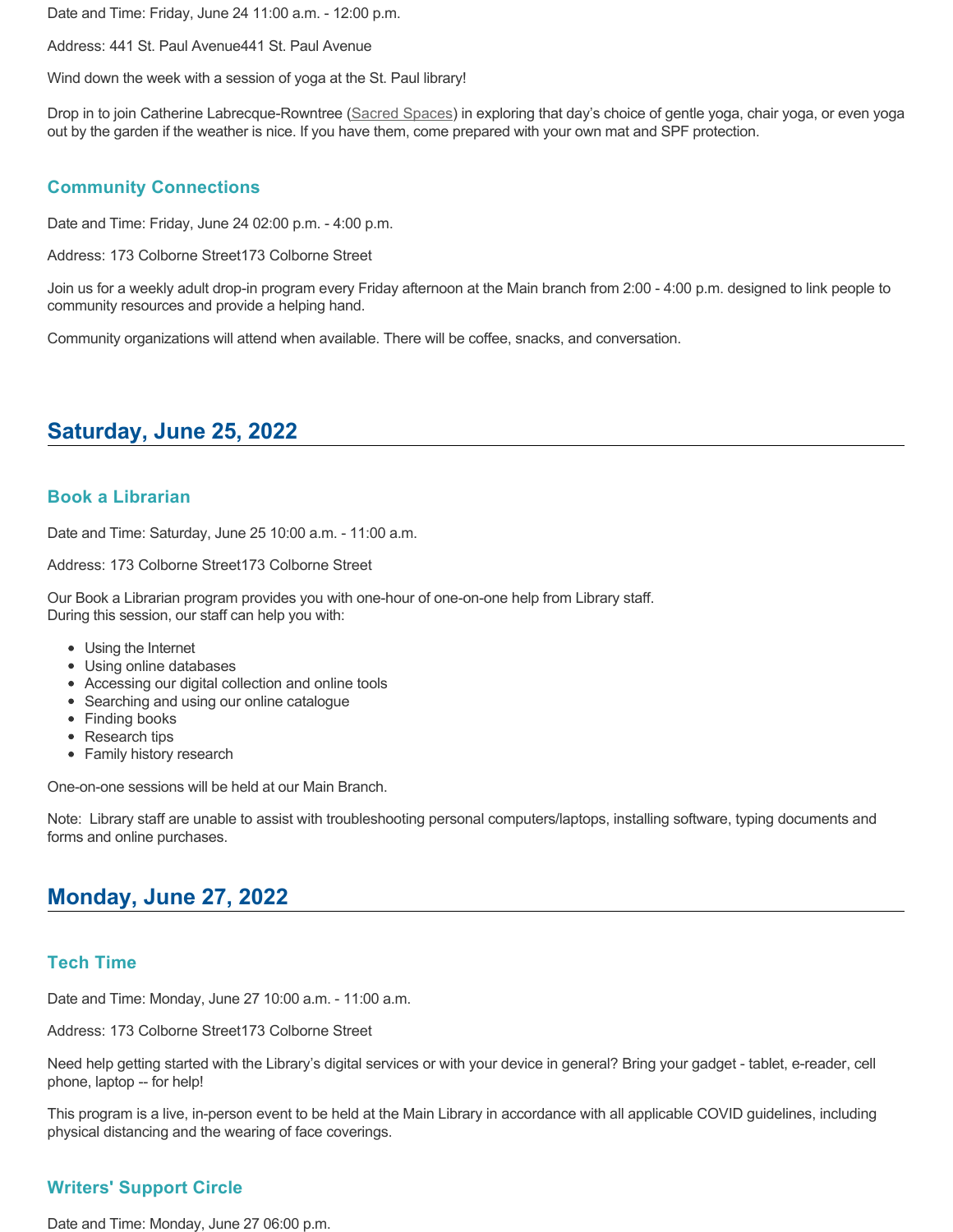Address: 173 Colborne Street173 Colborne Street

Sit down with members of the Brantford Writer's Circle, a group of writers who meet as equals in a friendly exchange of ideas about each other's work.

New to the program? Contact Robin at rharding@brantford.library.on.ca for information about the BWC and what to expect.

Click "Register Online" to register at any time. After registering, you will receive updates and information on how to attend closer to the date of the event.

**Registration begins April 19.**

# **Tuesday, June 28, 2022**

#### **Expectant and New Mothers Network**

Date and Time: Tuesday, June 28 10:00 a.m. - 12:00 p.m.

Address: 173 Colborne Street173 Colborne Street

For new and expecting mothers to come together to share their experiences, learn about healthy pregnancy, birth, recovery and child development from 0-2.

If you have any questions, contact Jocelyn at 519-209-3462 or email cpnp@niwasa.ca

### **Book a Librarian**

Date and Time: Tuesday, June 28 05:00 p.m. - 6:00 p.m.

Address: 173 Colborne Street173 Colborne Street

Our Book a Librarian program provides you with one-hour of one-on-one help from Library staff. During this session, our staff can help you with:

- Using the Internet
- Using online databases
- Accessing our digital collection and online tools
- Searching and using our online catalogue
- Finding books
- Research tips
- Family history research

One-on-one sessions will be held at our Main Branch.

Note: Library staff are unable to assist with troubleshooting personal computers/laptops, installing software, typing documents and forms and online purchases.

### **English Conversation Circles**

Date and Time: Tuesday, June 28 06:30 p.m. - 7:30 p.m.

Address: 173 Colborne Street173 Colborne Street

Would you like to practice your English speaking skills? Join our Conversation Circle and meet new friends, learn about Library services and talk about your community, culture and customs.

[This group is for permanent residents and convention refugees. In partnership with YMCA of Hamilton, Burlington, Brantford Immigrant](https://www.ymcahbb.ca/locations/ymca-immigrant-services-brantford) Services.

## **Wednesday, June 29, 2022**

**Kids Can Fly: The Launch Pad**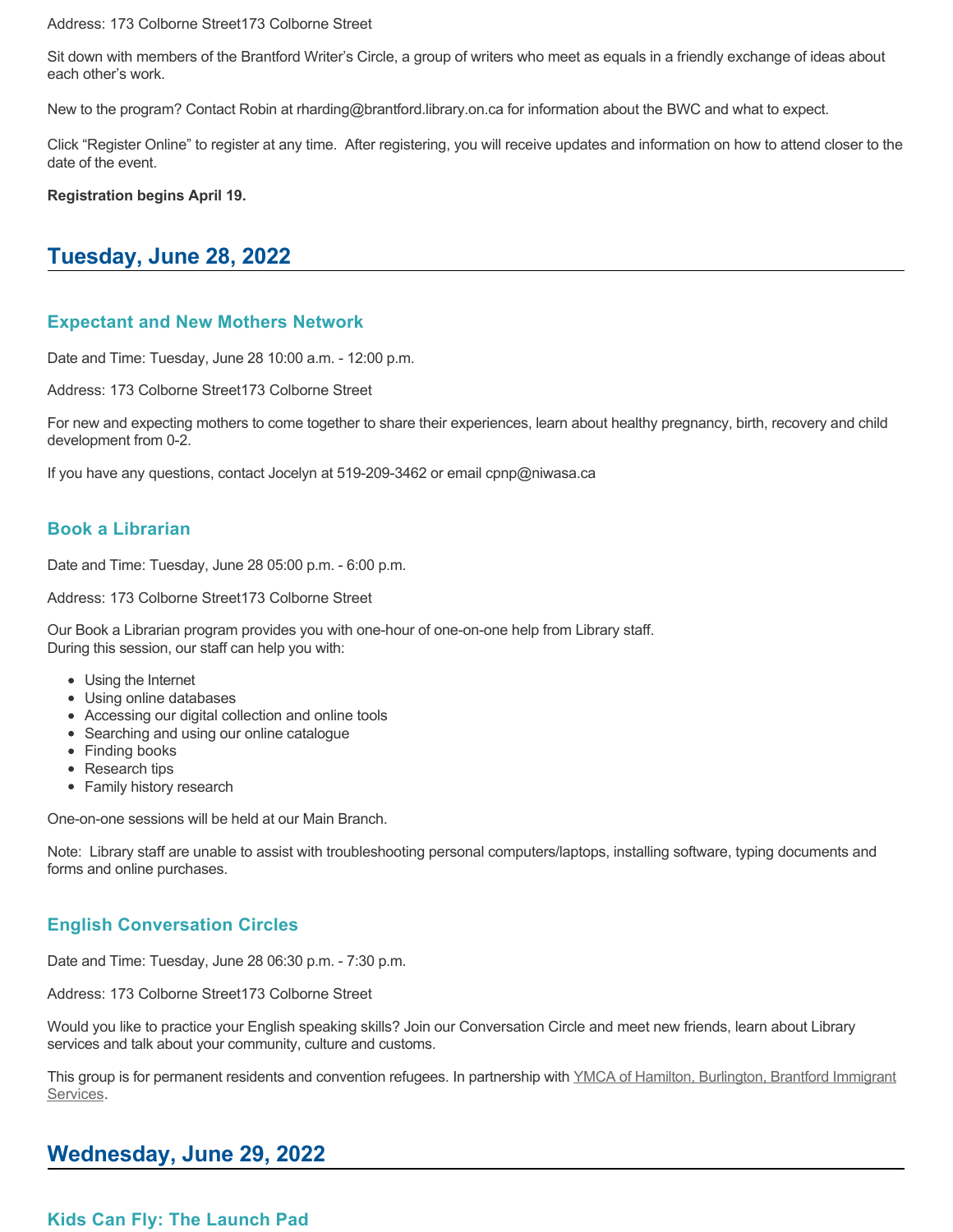Date and Time: Wednesday, June 29 10:00 a.m. - 11:30 a.m.

Address: 173 Colborne Street173 Colborne Street

At the Launch Pad we believe that parents are a child's first and most important teachers. We know that children learn best through play and we follow the research of the late Dr. Fraser Mustard, that the first six years of life set the stage for lifelong learning, health, behaviour and well-being.

Kids Can Fly is excited to partner with Brantford Public Library to offer our Launch Pad early literacy and play experience on site. Join Jane each Wednesday at 10:00 am for songs, stories and activities for this drop-in program. No registration is required but numbers are limited. Program is appropriate for ages 12 months to 4 years.

## **Kids Can Fly: The Parachute Program**

Date and Time: Wednesday, June 29 01:00 p.m. - 2:30 p.m.

Address: 173 Colborne Street173 Colborne Street

Support is here…The Parachute Program is a place for moms with babies in the first year to meet and share your joys and challenges. Jane Flinders, an RECE with over 40 years' experience working with moms and babies is the program facilitator. If you are feeling anxious, overwhelmed, in need of more support or could use someone to talk to about the huge job of parenting, please join us. In partnership with Brantford Public Library, Kids Can Fly is offering an on-site drop-in Parachute Program each Wednesday beginning at 1:00 pm. Registration not required but space is limited. This program is for moms and babies 0-12 months of age.

### **Book a Librarian**

Date and Time: Wednesday, June 29 05:00 p.m. - 6:00 p.m.

Address: 173 Colborne Street173 Colborne Street

Our Book a Librarian program provides you with one-hour of one-on-one help from Library staff. During this session, our staff can help you with:

- Using the Internet
- Using online databases
- Accessing our digital collection and online tools
- Searching and using our online catalogue
- Finding books
- Research tips
- Family history research

One-on-one sessions will be held at our Main Branch.

Note: Library staff are unable to assist with troubleshooting personal computers/laptops, installing software, typing documents and forms and online purchases.

## **Thursday, June 30, 2022**

### **Come Play! - EarlyOn**

Date and Time: Thursday, June 30 01:30 p.m. - 3:30 p.m.

Address: 173173

Come play with us as we learn and explore through art, music, physical movement and sensory play to build imagination, language, social relationships, growth and development.

All babies and children from birth to age six and their parents/caregivers are welcome to join us at the Main Branch for a free play and inquiry-based program.

Fun activities will include messy art, storytelling, and a group song circle. We might get messy and we might get loud, but we will always have fun!

This is a drop-in program. No registration is required.